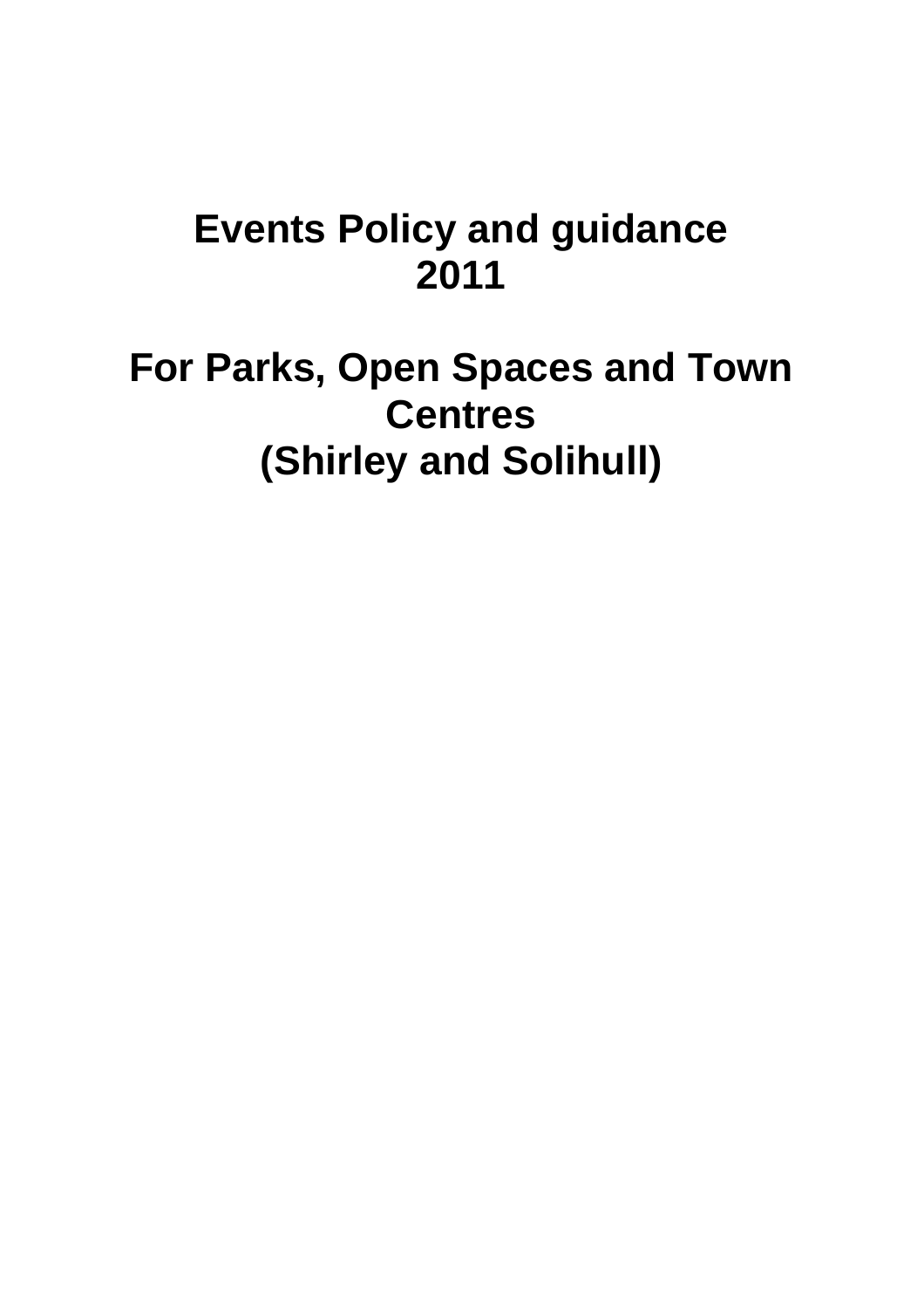# **Contents**

| 2. |                                                                                                                                                                                                                                                                               |
|----|-------------------------------------------------------------------------------------------------------------------------------------------------------------------------------------------------------------------------------------------------------------------------------|
| 3. | - Community Events<br>- Commercial Events<br>- Political Events<br>- Religious Events<br>- Demonstrations<br>- Assemblies<br>- Business Improvement District events<br>- Street Parties<br>- Council Run Events<br>- Balloon Releases<br>- Filming<br>- Funfairs<br>- Classes |
| 4. | What events are not currently covered by this policy?p9                                                                                                                                                                                                                       |
| 5. |                                                                                                                                                                                                                                                                               |
| 6. |                                                                                                                                                                                                                                                                               |
| 7. |                                                                                                                                                                                                                                                                               |
| 8. |                                                                                                                                                                                                                                                                               |
| 9. |                                                                                                                                                                                                                                                                               |

### **Appendices**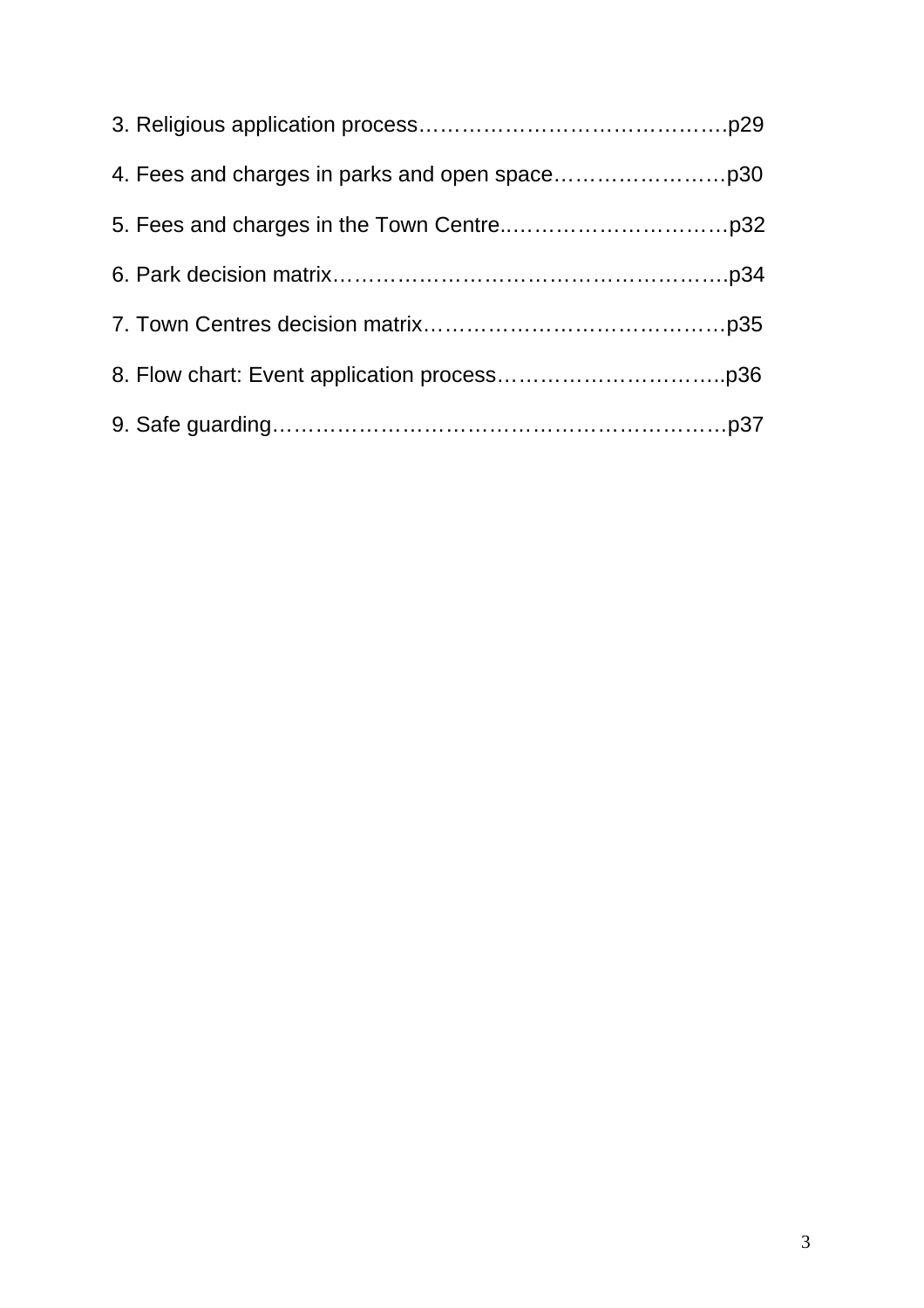#### **1. Introduction**

Solihull Council recognises the importance of events to its cultural and economic well being. Events play a major part in the vibrancy and attractiveness of Solihull Town Centre, the 3<sup>rd</sup> biggest retail area in the West Midlands with an average 15 million visitors per year. There is a mixture of Council organised, community organised and commercial events in the annual calendar; which consists of anything from farmers markets to Race for Life and family fun days.

The Council's Parks Events programme is very popular and offers something for all ages in most of the parks throughout the Borough. There are in excess of 30,000 visitors to park events year on year with over 90% rating the quality, location, price and facilities as either very good or good. In conjunction with community groups, over one hundred events and activities take place on an average year which means that our parks are being well utilised and promoted to both local residents and regional visitors.

This policy has been devised to facilitate the continued improvement of events in Solihull and to ensure that they continue to be safe, welcoming, fun and enjoyable.

All events which take place in the borough are expected to comply with the terms of this policy. The Council reserves the right to reject any event which it deems is not in the interest of the general public.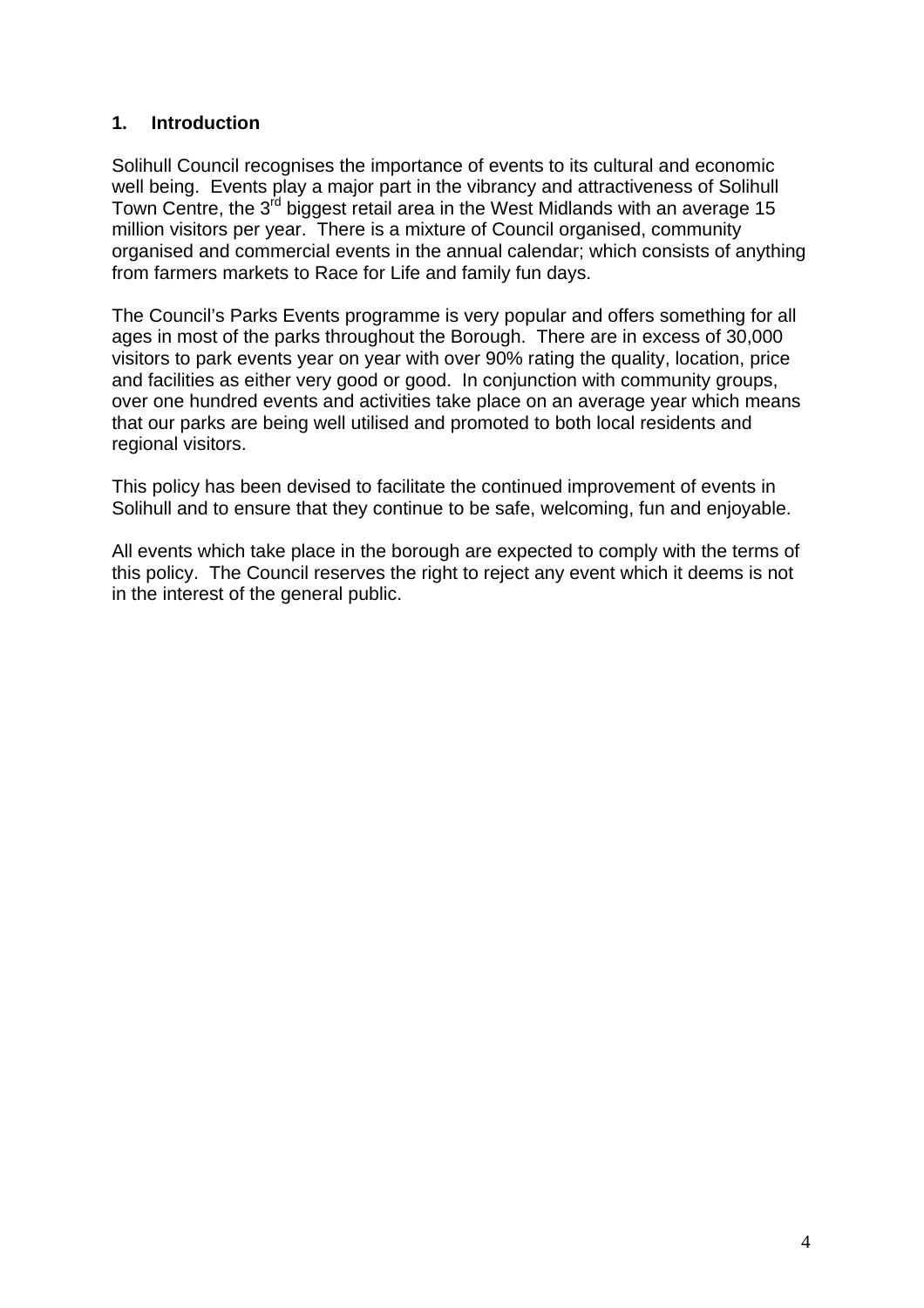#### **2. What areas are covered by this Policy?**

- **2.1** This policy covers events on Council property only, which includes: public highway, public open space and adopted public land. Private land will require the permission of the landowner and is outside of the scope of this policy.
- **2.2** The policy covers Solihull Town Centre, where there are a number of possible event areas that the Council is responsible for (see appendix 1 for site plans and locations):
	- **Mell Square**  the target area main event area with possible branch-out locations around the square for smaller activities
	- **High Street** number of possible locations but size restricted
	- **Jubilee Gardens** A small amphitheatre to the rear of Touchwood, suitable for entertainment or music events

The specific area (s) available for the promotion / event will be determined by the Town Centre Manager in consultation with other relevant Council departments, the Fire Service, Police Service and the event organiser.

**2.3** Shirley Town Centre is also covered by this policy and includes the following areas:

- **Red Lion Square** Stratford Road (The management of this area may change in the near future)
- **Pedestrianised green area outside Park Entrance** Stratford Road

**2.4** The following Parks and Open Spaces have licences to run events:

- Babbs Mill Park and Local Nature Reserve
- Bentley Heath Park
- Brueton Park and Malvern Park
- Dorridge Park
- Elmdon Park
- Hillfield Park
- Knowle Park
- Lavender Hall Park
- Marston Green Park
- Meriden Park
- Millisons Wood
- Olton Jubilee Park
- Shirley Park
- Tudor Grange Park

**2.5** The Park Licenses allow the following regulated entertainment to take place in any of the parks up until 11pm: dancing, music, plays, films, live music, recorded music, performances of dance and anything similar to the above activities.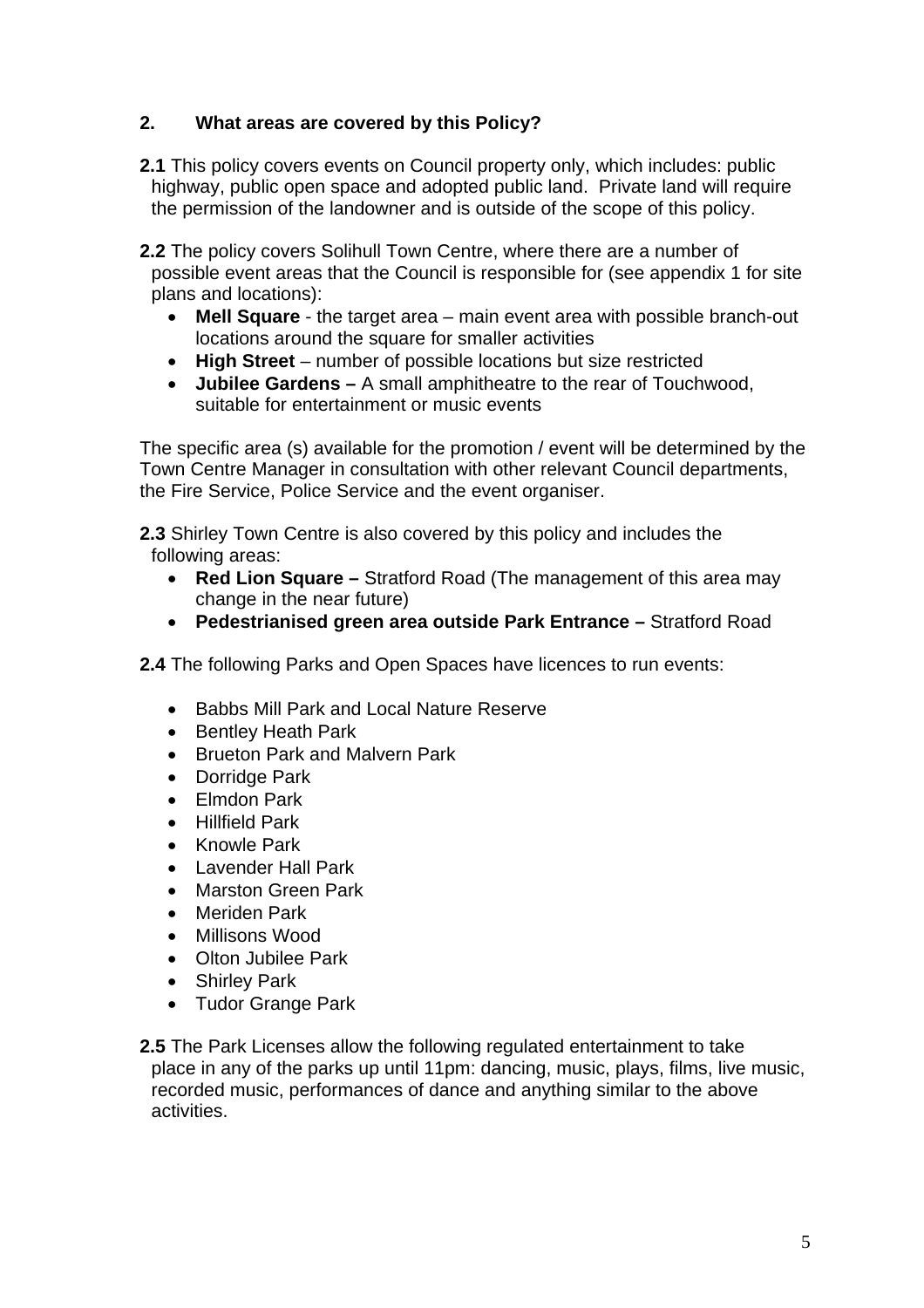#### **3. What events are covered in this Policy?**

- **3.1** Events are classified, for the purpose of this policy as a gathering of people, large or small, for business or pleasure, which is time bound, with a particular objective and associated resources and materials are required.
- **3.2** Generally the two main categories events fall under are either community or commercial, as defined below:
	- **Community Events** those events organised by charities, not for profit organisations, community or voluntary groups that directly benefit the residents and stakeholders within the Borough. These can take place in either the town centres or parks.
	- **Commercial Events** those events that do not fall into the above category and have a commercial gain for the business. As a guideline for applications received in the past, this has included product launches, road shows and promotions. The majority of these types of events take place in the Town Centre but there is scope for parks to be used. An example of this would be a funfair, circus or car show.
- **3.3** There are also a number of other events which do not fall under the above categorisation but have become regular activities in either the Town Centre or Parks.
- **3.4 Political Events** A set process has been developed for political parties wishing to engage with the general public in either Solihull Town Centre or Shirley Town Centre. This is outlined in appendix 2.

Political parties must be registered political parties and will be requested to show proof of this. Registered political parties are defined as those registered with the Electoral Commission and have to comply with regulatory requirements. For 6 weeks prior to an election, there is no charge for registered parties wishing to use the town centre. Although booking is still required to avoid clashes. At all other times of the year, then a reduced rate will be charged as indicated on the fees and charges report under the not for profit section, see appendix 5.

Other political groups will be managed on a case by case basis and will need the approval of all responsible authorities, made up of the Police, Council departments and local stakeholders within the town centre, in order to hold an event. This may necessitate a round table discussion with the responsible authorities to ensure they are supportive of the event activities or campaign being promoted. A charge will be applied at all times for this group, as indicated on the fees and charges report under the not for profit section, see appendix 5.

Space will be allocated on first come first served basis. All other policy details are applicable to political groups.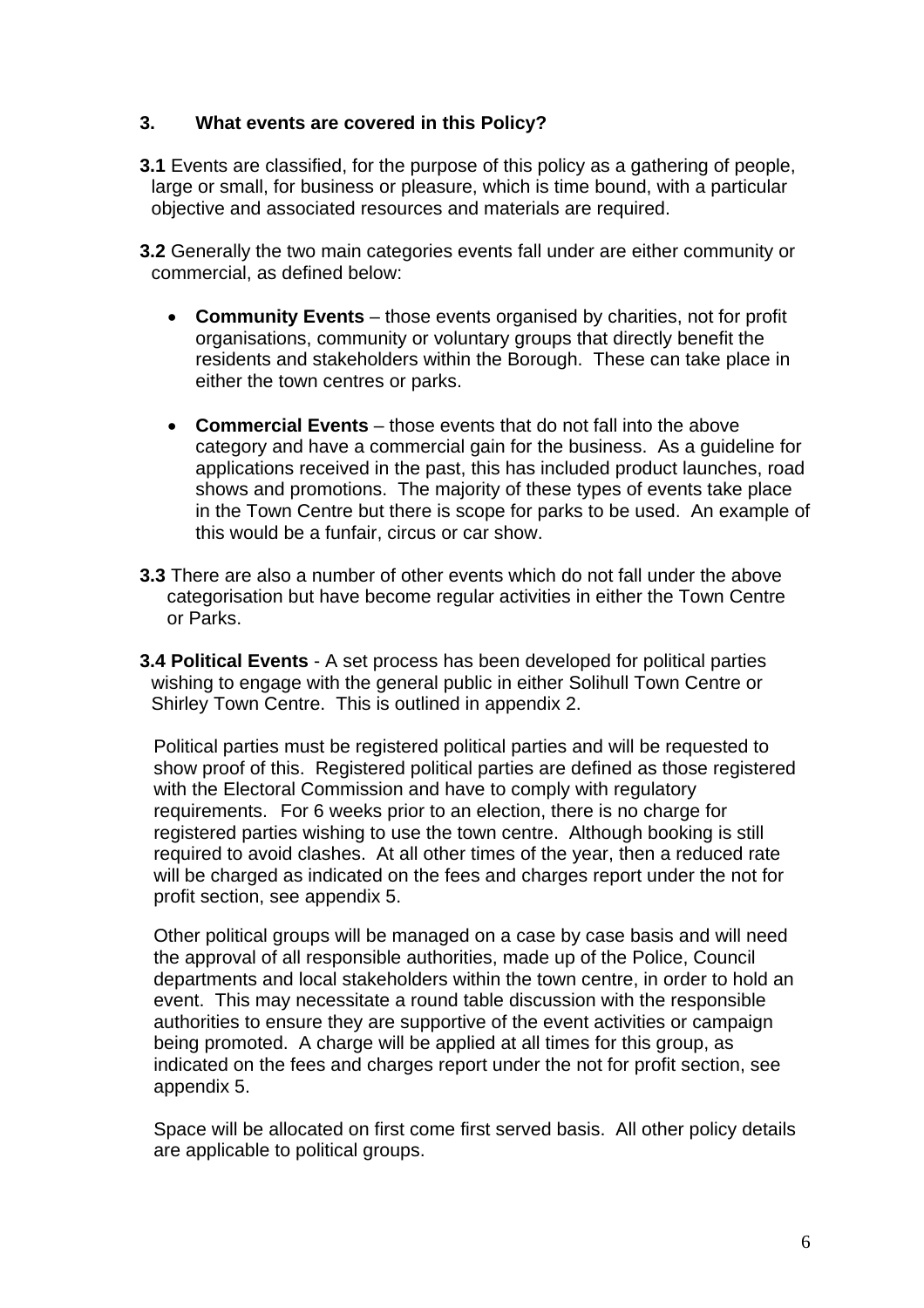- **3.5 Religious Events** The Council recognises that there are three different types of events which celebrate religious activities, which are outlined below*:* 
	- **Celebration of religious festivals** dates will be agreed for the year ahead with Solihull Faiths' Forum to celebrate major festivals. These will take priority over occasional events and are inclusive to everyone, regardless of faith. There is no charge associated with these events. However we will still follow the application process and require the necessary paperwork from the organisers.
	- **Occasional religious events** e.g. family fun day in the park requests can be made to hold events but these will be subject to consultation with the Solihull Faiths' Forum and responsible authorities. If there are reasonable objections to the event then the Head of Neighbourhood Services will make the final decision. Event organisers should not persistently approach visitors in any way or persuade them to conduct a particular activity or attend a particular event, unless they wish to do so. These events should also respect other faiths or communities within Solihull. Charges do apply to events of this nature, at a reduced rate, as indicated in the fees and charges report, under the not for profit section, see appendix 5.
	- **Religious awareness raising activities** (i.e. an information point in the town centre) requests can be made to hold events or exhibitions but these will be subject to consultation with the Solihull Faiths' Forum and responsible authorities and not clash with the current programme of events provided. The emphasis should be on providing a better understanding of different faiths in a considerate way. A charge will be applied, depending on the size and scale of the event. This will be a the discretion of the Town Centre Manager in the first instance and the Head of Neighbourhood services at the final level.

The same application process has been developed, as of that for political events (see appendix 3). Members of the Faith Forum would be our preferred partner for any religious events taking place in the Borough.

The frequency of events of this nature will be the same as that for commercial events to avoid over use of the space and appeal to the visiting public and local residents. All other details within this policy are applicable to religious groups.

- **3.6 Demonstrations -** Organisers of public processions are required by law to notify the police AT LEAST 6 DAYS BEFORE the event, of the date, time, proposed route and the name/address of an organiser. Organisers should try to give as much notice as possible. Event organisers will need to adhere to legislation for demonstrations and protests covered in the main by the Public Order Act 1986.
- **3.7 Assemblies** Assemblies are defined as two or more people in a public place - typically a static demonstration outside a business HQ, town hall etc. These types of demonstrations *do not* require prior notification to police but police have the power to impose conditions if serious disorder is anticipated.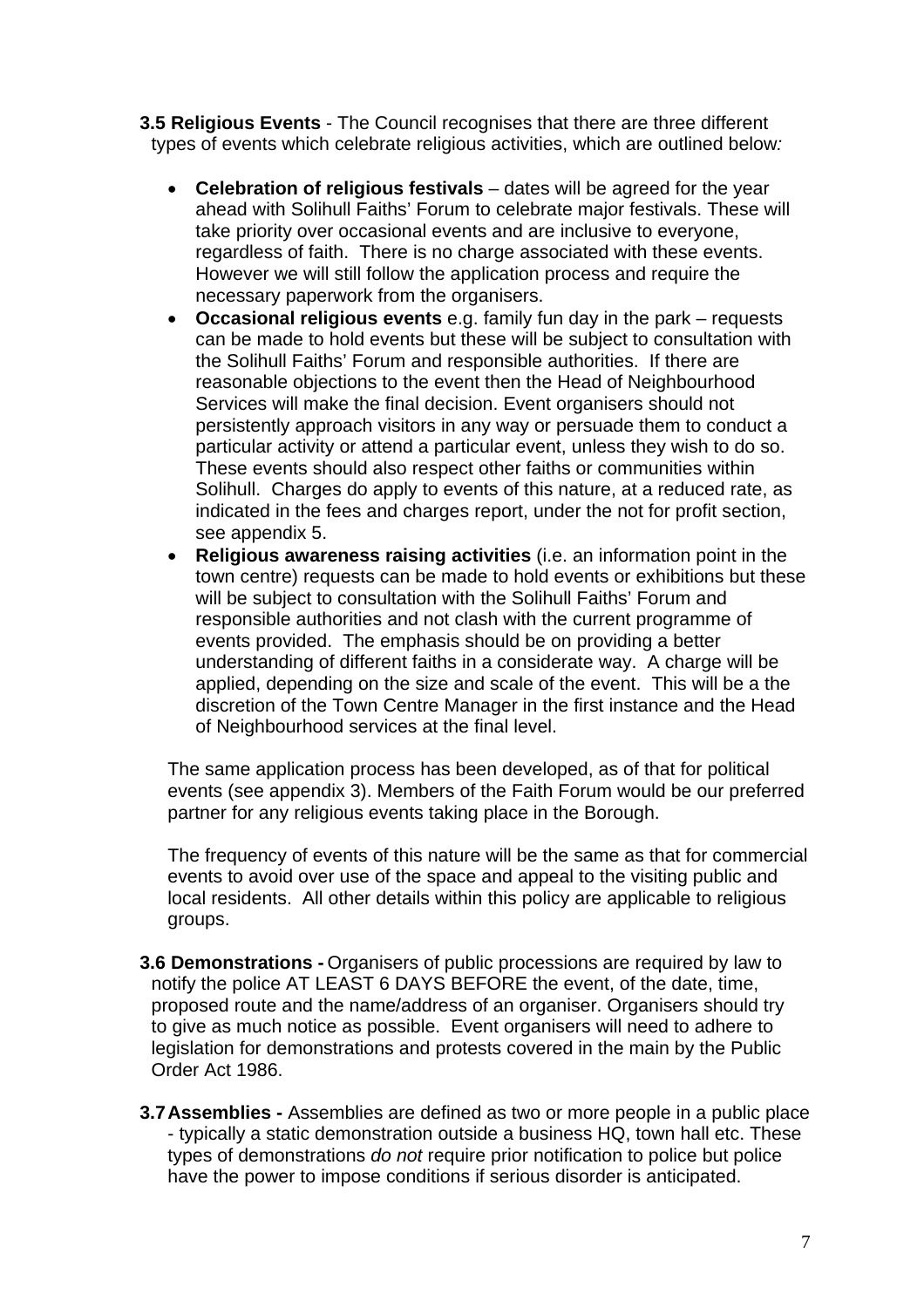- **3.8 Solihull Business Improvement District (BID)** The BID will be organising a series of events in the town Centre, over the course of the year. The same processes and procedures within this policy will be followed for such events. The charge applied will be based on the business being a private limited company and not for profit. Events will be reviewed on a case by case basis.
- **3.9 Street Parties These are defined as** events on the highway and are included in Section 9.
- **3.10 Council run events** There will be a not for profit charge applied for any Council related events organised (appendix 4 and 5).
- **3.11 Balloon releases**  For balloon releases of over 5000 balloons, written consent from the Civil Aviation Authority (CAA) is required. For releases of less than 5000 balloons, written approval is not required by the CAA. Due to the close proximity to the airport, organisers should inform Solihull Police Station and Birmingham airport as a matter of courtesy.
- **3.12 Filming on Council property High Street, Mell Square, Poplar Way, Station Road, Parks and open spaces**

 The Council requires at least 5 days notice of filming projects. A copy of the organisation's public liability insurance, risk assessment and brief on what is being filmed and where is also required. Please note that this is for Council owned land only. Private buildings, such as shopping centres, will require alternative permission. There is no charge for filming on Council owned and maintained property. The communications team should be contacted regarding filming in areas other than this.

- **3.13 Funfairs** Organisers must be members of the Showman's Guild of Great Britain. There are only a limited number of park locations suitable for such events. The frequency of a funfair or circus in the same park, must be at least 3 months apart and must follow the Showman's Guild of Great Britain guidelines. Current and up to date safety certificates must be provided for all rides along with public liability insurance and risk assessments. A bond will be required for events of this nature and parks fees and charges apply (appendix 4).
- **3.14 Use of parks for regular classes** Activities such as exercise classes or walking will be assessed on a case by case basis and are bound by the terms of this policy.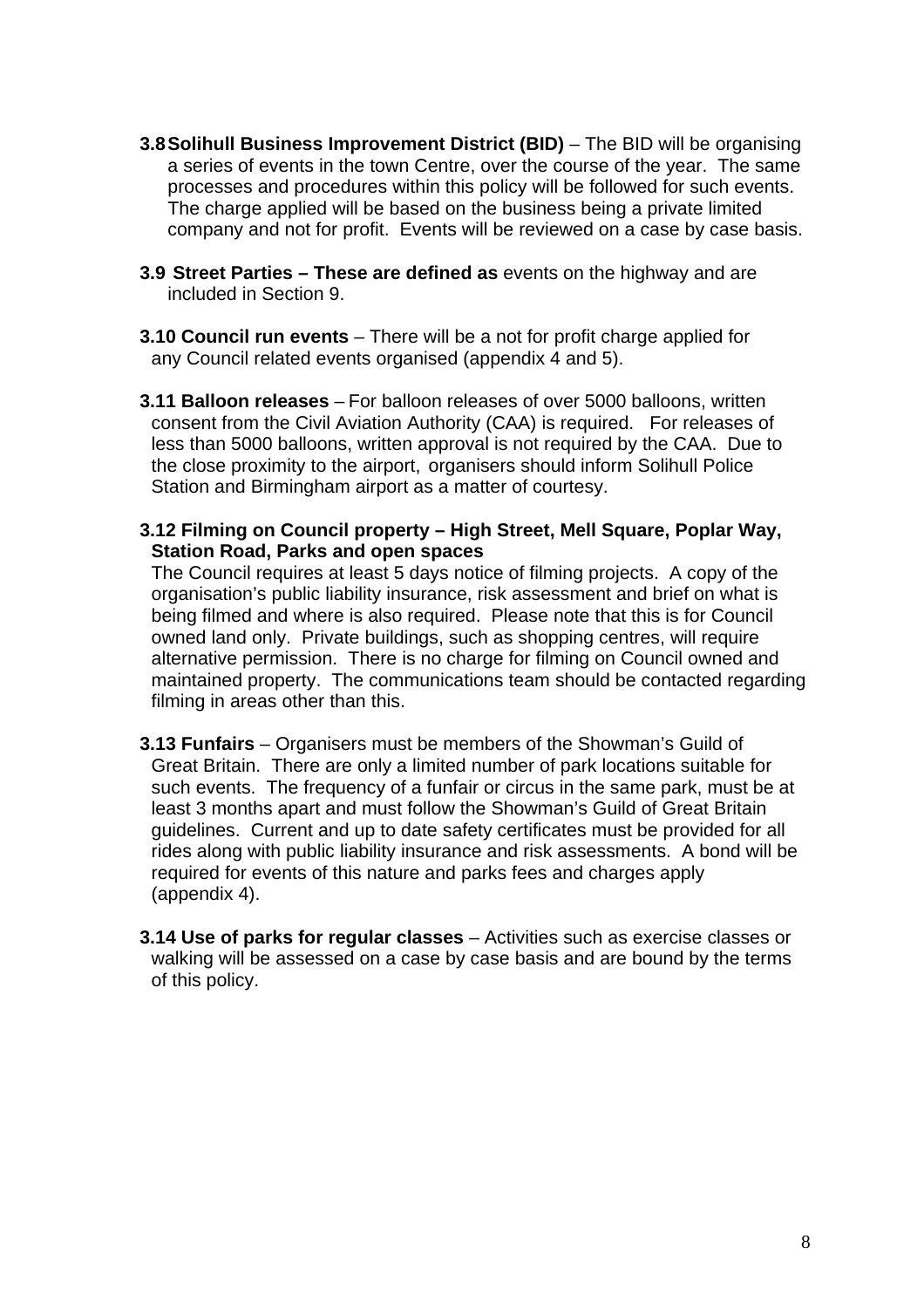#### **4. What events are not currently covered by this policy?**

- **4.1** There are a number of events that we do not accept within our Town Centres or Parks and Open spaces, these include but are not limited to:
	- • **Private Events** there is no provision in any of the locations for private events such as private parties, weddings or corporate events
	- Car Boot sales parks are not to be used for this purpose
	- **Bonfires** we do not play host to any bonfires within our parks
	- • **Events with animals –** The Council does not allow, on any Council-owned or managed land; rodeos, circuses or travelling menageries which include performing animals. The Council does not allow the giving of live animals as prizes at fetes/funfairs either. Consultation should be made with our Environmental Protection Officer for animal welfare in the first instance if there is any doubt regarding an event.
	- • **Barbecues** these are prohibited in any of our park locations
	- • **Any events which promotes the use of alcohol or smoking of any nature**
	- • **Any event which may be construed as showing or encouraging any type of prejudice** (for example racial, sexual, religious) according to the Equality Act 2010.
- **4.2** There may also be other types of events that would be deemed unsuitable for the performance spaces in parks and Town Centres. The Council needs to give due regard to the letting of space and the impact and consequences of the event on other people who use the town centre and the resources of the Council. Therefore if there is any doubt to the suitability of an event, it will be escalated to the Head of Neighbourhood Service for consultation and advice, with supporting consultation from any individuals who may be exposed to the event.

#### **5 Application process for events organisers**

**5.1** All event organisers are asked to follow the same application process, regardless of whether the event is in a town centre or park location. This is outlined below:

#### **Initial enquiry:**

- **Stage one** enquiry received via email, application form on website (www.solihull.gov.uk) or via telephone
- **Stage two** Enquirer is sent an application form/ terms and conditions / fees and charges/ toolkit if required (these are currently being updated and reviewed and will be added to the website as soon as possible).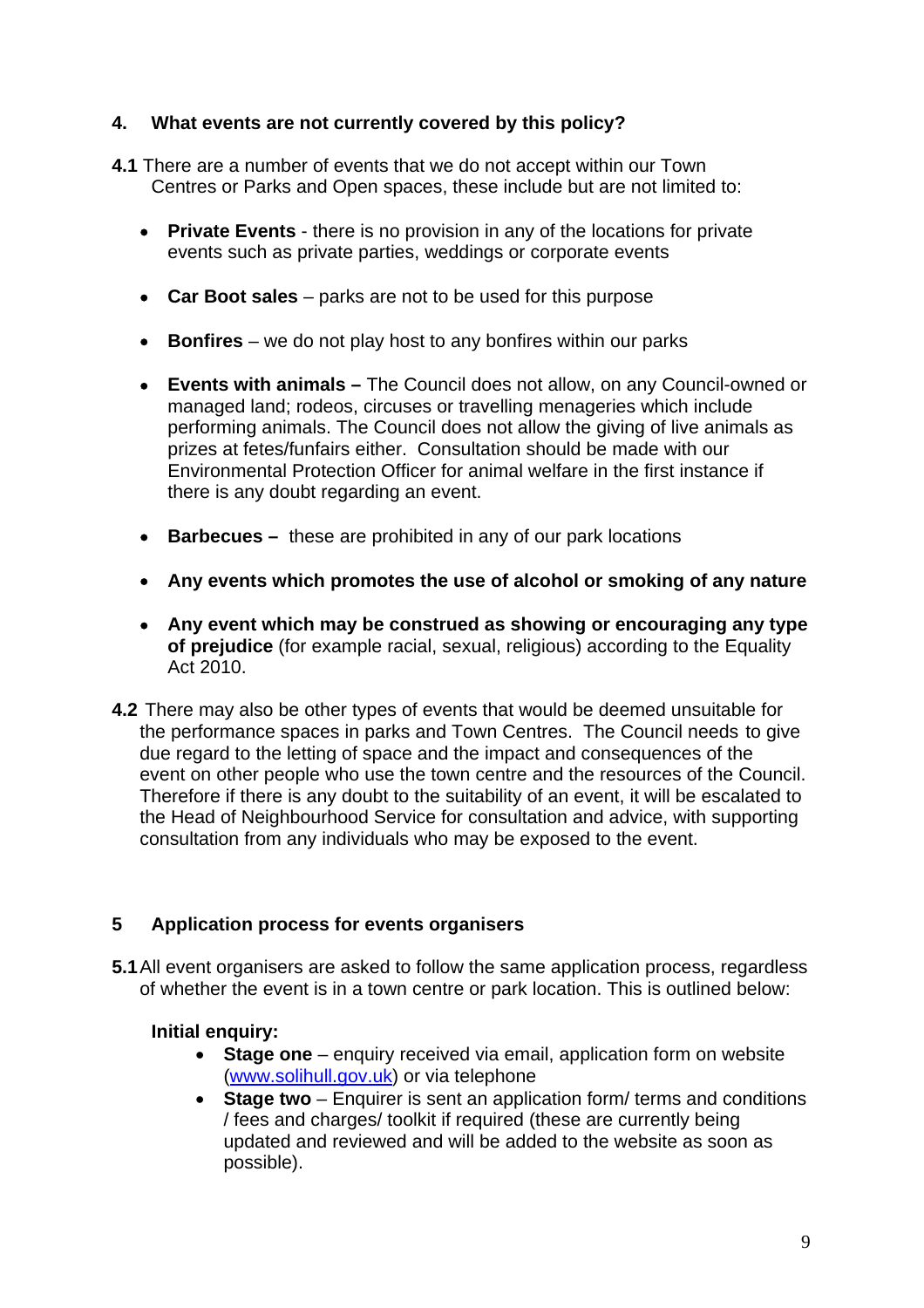- **Stage three**  Date checked for clashes and availability confirmed. Event provisionally added to event database/diary. Event will not be approved until all relevant paperwork is received and consultation has taken place. For medium sized events, approval must first be received by Head of Parks or Town Centre Manager. For large scale events approval must be gained from the Head of Neighbourhood Services (appendix 6 and 7)
- Stage four Basic event application reviewed and all necessary information obtained which includes Public Liability, Risk Assessment, Lost Children's Policy and application form containing a brief of the event. A Bond may be required also(section 6)

#### **Consultation element:**

- **Stage five** Consultation for some events we need to consult external parties to gain approval as well as other responsible authorities such as the police
- **Stage six** Arrange Safety Advisory Group meeting if the event is medium to large scale or has risk associated with it. Arrange a site visit to agree details of the event if necessary

#### **Confirmation stage:**

**Stage seven** –Confirmation or rejection email sent to event organiser detailing key contacts, access details and terms and conditions

#### **Post event:**

- **Stage eight** post event evaluation with organiser and success recorded on database. Post event site visit to review any possible reinstatement work
- **Stage nine** Invoice the event organiser for appropriate fee

Appendix 8 contains a flow chart of this process, which will be amended on a regular basis to reflect the type of applications coming in.

#### **5.2 Size of Event**

The size of event will dictate the approval making process and the application time scales. Therefore, the following guidelines have been adopted for this use:

- Small events events for up to 500 people
- Medium events events for up to 2000 people
- Large event events for over 2000 people

The associated risk factor from the type of event will also be used to indicate the approval process.

#### **5.3 Approval making process / Safety Advisory Group (SAG)**

Part of the approval making process involves consultation with external and internal parties, and in some cases for medium/large scale events a meeting with the Safety Advisory Group.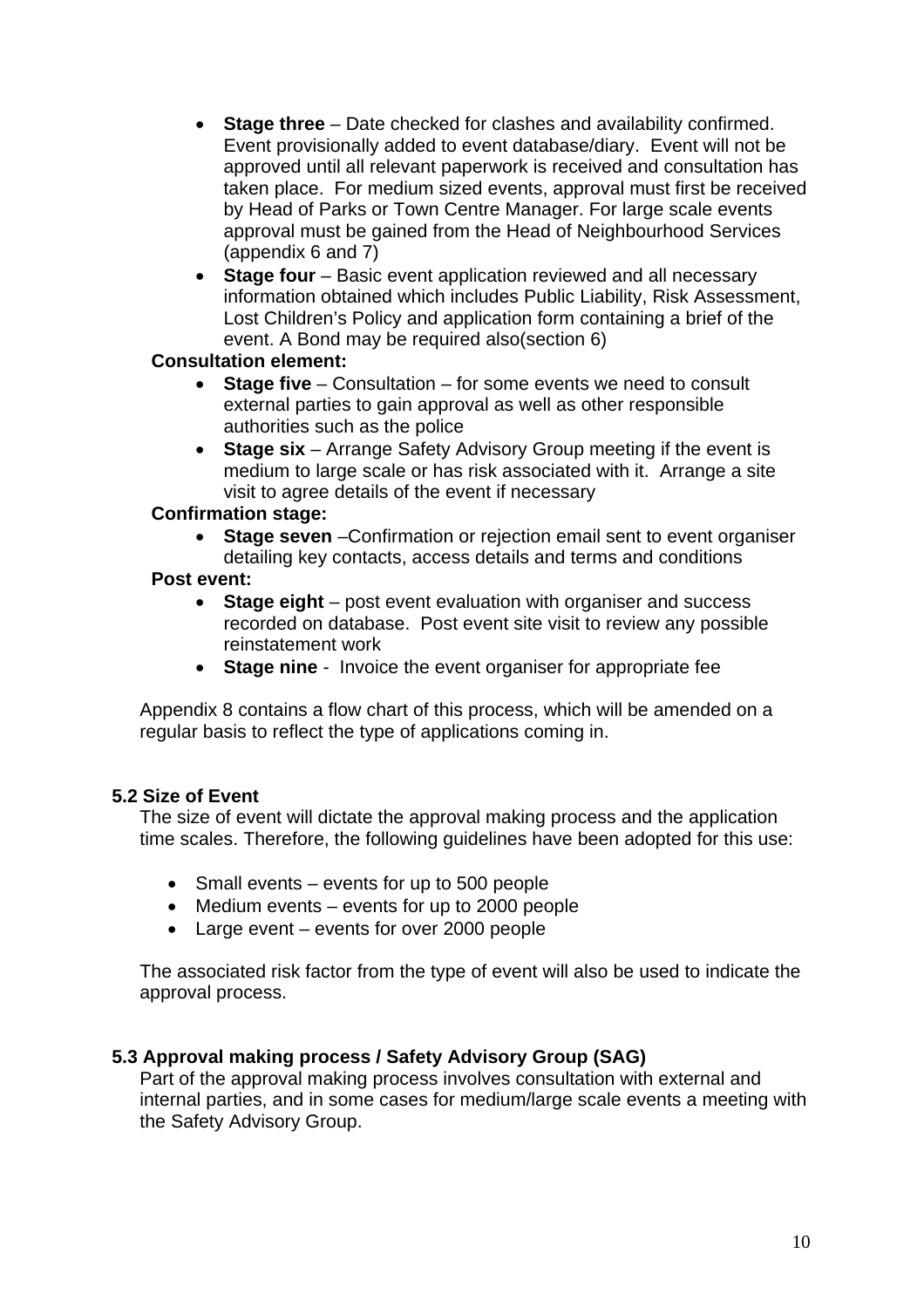The Safety Advisory Group (SAG) consists of a team of specialist representatives from the Police, Fire, Ambulance, Highways, Event and Environmental departments whose role it is to advise event organisers on the organisation of a safe event. The SAG group will pass on these recommendations on to The Council's Events Team and Head of Service, who will give the final approval for large scale events.

#### **5.4 Approval criteria**

The following criteria will be used to determine whether approval will be given to a specific event when the Council is the organiser and/or the land/site owner:

- Security and public safety
- Effect on the fabric of the area and the damage limitation
- Effect of event on regular users of public spaces, stakeholders and local residents
- Timing of the event / frequency of the event
- Size of the location, numbers attending or estimated numbers
- Impact on transport infrastructure to support the event e.g. parking, road closures
- Quality of the event to the area
- The creation of opportunities for local participation of people living within the borough
- The ability of the organisers to effectively plan, manage and control the event and adhere to best practice standards

#### **5.5 Application time scales**

Where possible we will try to be flexible on the time scales used for applications as we appreciate that some events may be as a result of cancelations or demand. However we ask that the following guidelines are adopted. During busy summer months, we cannot guarantee that applications for events outside these timescales can be managed:

- **Small events** at least 6 weeks
- **Medium events** at least 2 months
- **Large events** 6 months at least, more if possible due to the complex nature of the event

There are also timescales associated with applications for necessary permits or licenses associated with the event. These are the sole responsibility of the event organiser to arrange. The most relevant are:

- **Sale of Alcohol** temporary event notice required depending on the nature of the activity - 10 clear days working notice required
- **Street Trading Consent** 10 working days notice required
- **Road Closures** 45 days notice period required

#### **5.6 Frequency of events**

For Town Centre Events, a business/exhibitor can only hold an event for a maximum of four times per year. This is to allow other businesses and groups to make use of the space but to also offer variety to the visiting public. Block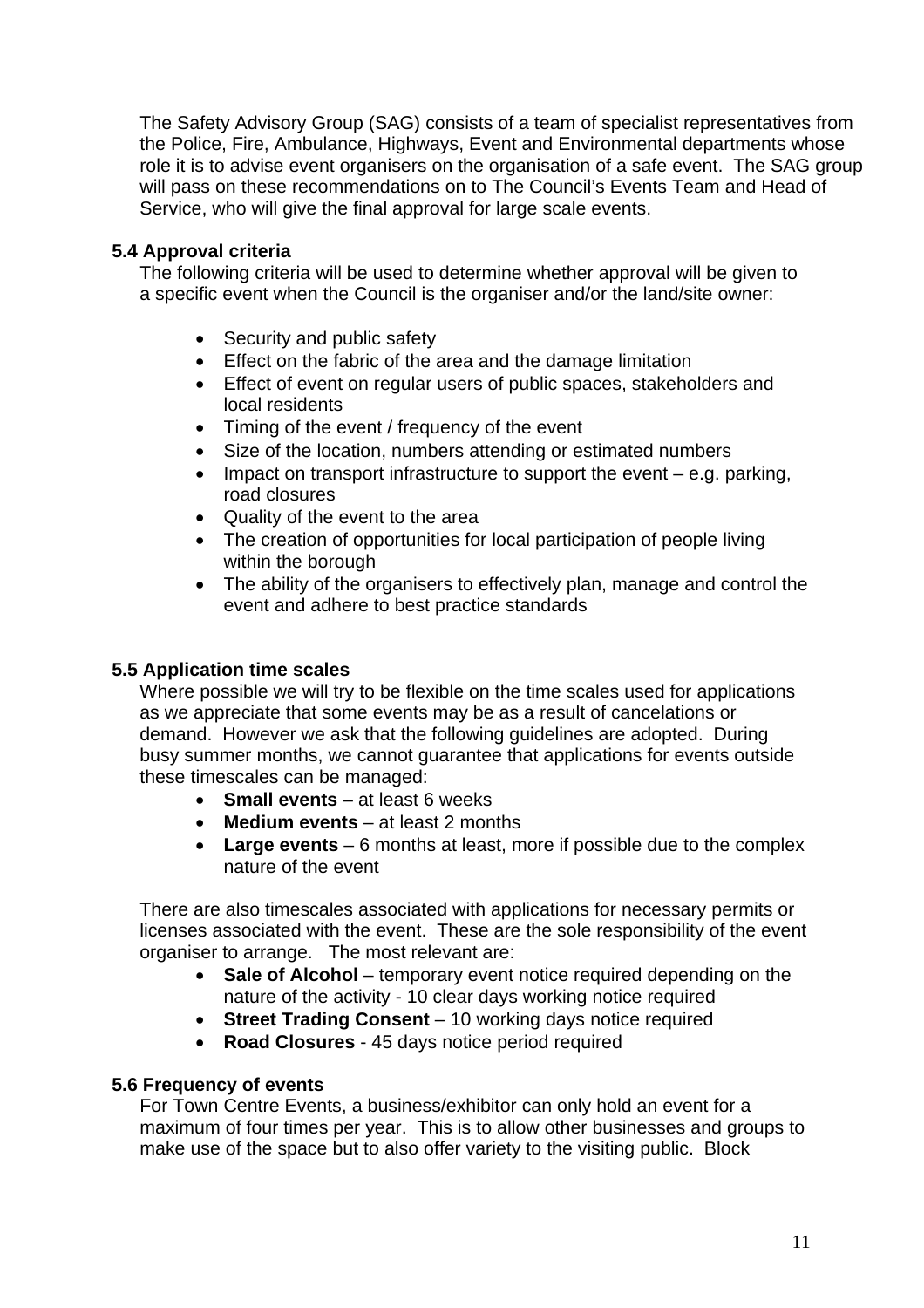bookings of a week or more are generally not allowed and are subject to availability and consultation with relevant stakeholders.

#### **5.7 Cancellation of event or event application refusal**

The Council reserves the right to cancel an event on their land if the necessary paperwork, outlined above, is not received in a timely fashion or for emergency reasons. The Council will repay any deposits paid on cancelling an event for emergency reasons but shall be under no liability for expenses incurred or loss sustained by the event organiser as a result of the cancellation. All reasonable efforts will be made to reorganise the event with the organiser.

Any event organisers who have previously failed to comply with this events policy will also be denied approval for future events. Outstanding fees and charges or bond will also be regarded as non compliance to this policy.

#### **5.8 Wet weather policy**

In the event of adverse weather, the Head of Neighbourhood Services will have the authority to cancel or close the event if, after consultation with the event organiser, it is considered that an unacceptable level of damage or risk would be caused to the grounds or to public safety. No liability can be accepted by the Council for any losses sustained as a result of this decision being made. All reasonable efforts will be made to reorganise the event within the events calendar.

#### **6 Fees and charges for events**

- **6.1** There are a set of fees and charges applied to Town Centre Events and Parks and Open Spaces events which are included at Appendix 5 and 4 for information. The fees and charges are reviewed annually and will be agreed by the Budget Strategy Group and Cabinet Member as part of the 2012/13 Budget Strategy work.
- **6.2** The fees and charges are broken down into categories; either by the size of the event (large scale or small scale) and by the type of organisations running the event i.e. charity or commercial business.
- **6.3** Charity events are charged depending on the size of the event. Charities also receive a discounted charge.
- **6.4** Charity collections which take place on a Saturday, will be granted a free site for tables/gazebos/promotional tools at site 3 (the Post Office) subject to availability. Should any sites still be available within a week of the collection, the Charity will be asked if they would like to change site locations. Further information on charity collections is contained in Section 8.
- **6.5** Site 3 (the post office) will be offered as a free pitch to charities and not for profit organisations on the last Friday of the month as long as all necessary paperwork is received in line with any event in the town centre i.e. public liability insurance and a risk assessment as minimum.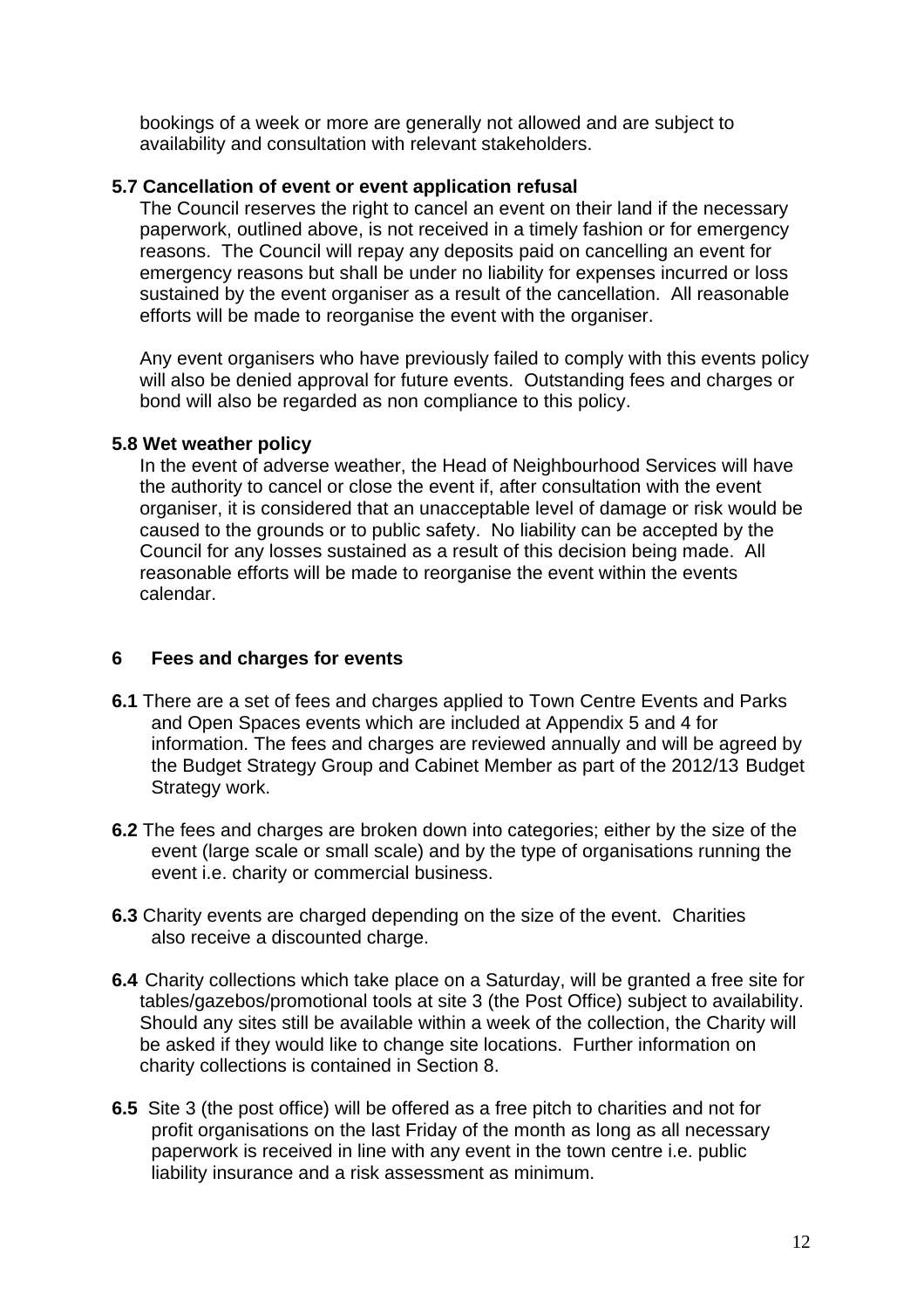- **6.6** Council departments will be charged the not for profit rate.
- **6.7** Events which do not fall into these fees and charges categories will be measured on a case by case basis as we recognise that the nature of events is changing on a regular basis.
- **6.8 Bond** We like to encourage the community to use our parks and open spaces, but have learned from experience that they are sometimes not left as they were found. Therefore, a bond of £500 is required for any medium scale event and £1000 for large scale events, to pay for reinstatement for damage made to the park or town centre. The bond is returned after the event, post site visit and subject to agreed damage costs estimated by the Council. The Council will then invoice the event organiser for any damages made.
- **6.9** Small charities, religious groups and political groups organising small scale, low risk events will not be asked to produce the bond but will be held liable for any damage caused as a result of their event, by either themselves or their contractors and entertainers. The Council will obtain quotes from our contractors for repair and inform the organiser of the amount prior to invoicing.

#### **6.10 Cancellation of an event by the event organiser**

 The organiser should in writing, notify the Council's Event Team, of any cancellation of an event. There is a £100 late cancellation fee or postponement fee charged as a result of last minute changes. Events cancelled with:

- less than 48 hours notice full cancellation fee will be charged
- less than 48 hours notice Postponement fee applicable

#### **7. Information and paperwork to be provided by event organiser**

- **7.1** All event organisers, regardless of the size of the event, will be asked to provide the following paperwork for their event to be approved:
	- **Public liability Insurance Certificate** this covers the event, activity and the general public. A minimum of £5million cover is required. However depending on the nature of the event, this could increase and advice should be taken from Insurance providers to ensure the nature of the event is covered
	- **Completed risk assessment form** It is the event organiser's duty of care to carry out a risk assessment and reduce any risks before the event begins. The aim of the risk assessment is to consider any foreseeable risks of the event as a whole and then implement controls to ensure a safe event before it begins. Examples of risk assessments carried out for other events can be provided if requested. The Health and Safety Executive's web site www.hse.gov.uk also contains helpful advice. Issues that should be considered include crowd movements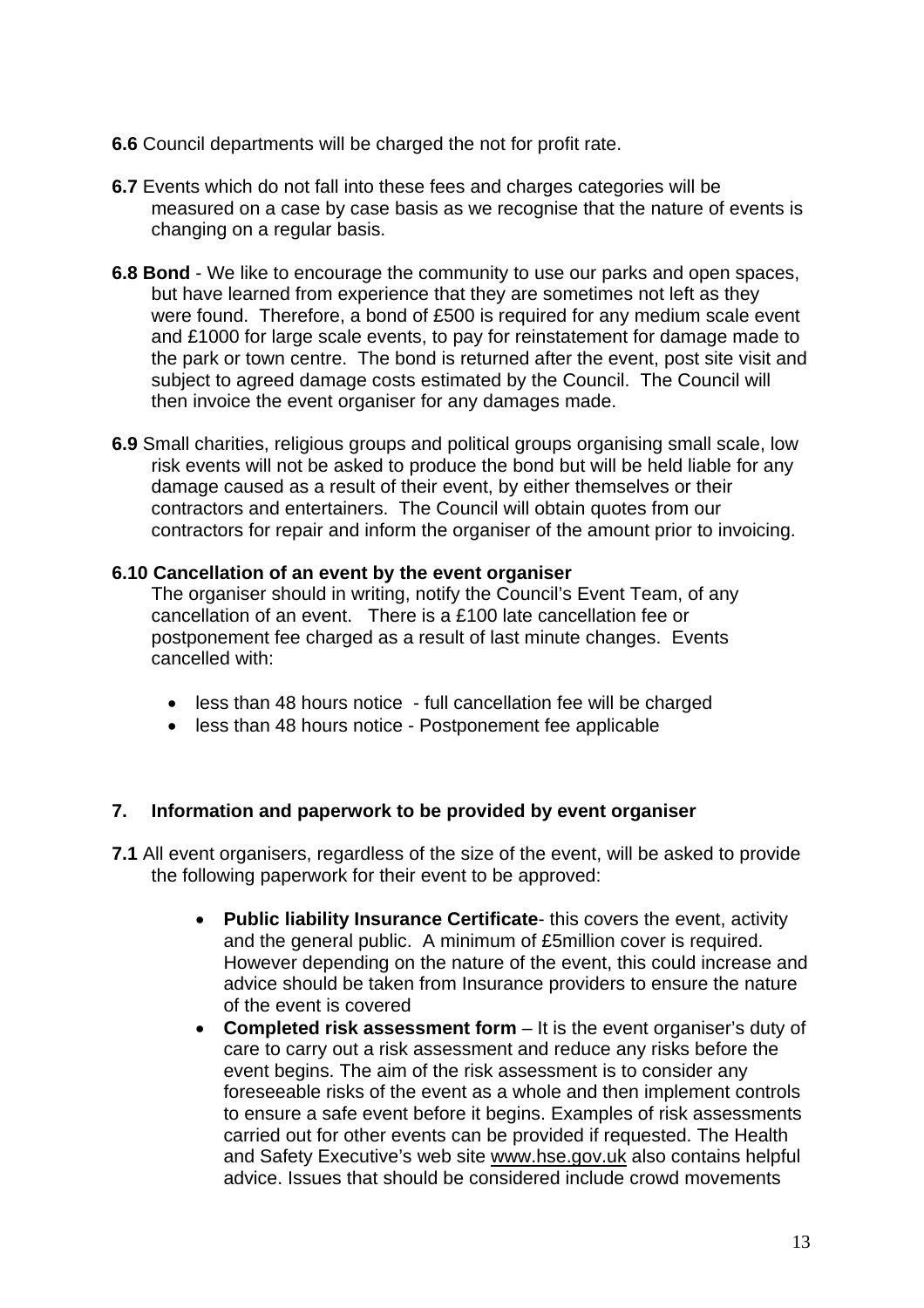and control, appropriate stewarding, safe traffic movements including separating traffic from people as much as possible and the control of potential tripping hazards across the site.

- **Event Manager** All events must have a designated Event Manager who is responsible for co-ordinating Health and Safety at the event. For large scale events a dedicated safety officer may be appropriate. This person will be responsible for collating all of the necessary paperwork and administration for the event. The Event Manager must be over the age of 18.
- **Criminal Record Bureau (CRB) Checks** Only those roles which are eligible for a CRB check need to provide evidence or written confirmation from the event organiser that such checks have been carried out. However, it is understood that it is unlikely an event organiser or volunteer will satisfy the eligibility conditions for a CRB check. Guidance on eligible posts can be obtained from the CRB on: customerservices@crb.gsi.gov.uk
- **Lost Children's Policy** A policy should be produced to determine how you will manage lost children at your event
- **Safeguarding children –** The event organiser must consider how they will ensure children and vulnerable adults will be managed as part of the event process. This can be contained in the risk assessment for the event. Guidance has been provided in appendix 9.
- **Event Application and relevant plans** to include the following:
	- o A contact list of the Event organiser and key people / communications plan
	- o Relevant licences distribution of printed matter or street trading licence for the selling of products
- **7.2** Once the event has been reviewed, it may be necessary to provide additional information as highlighted below:
	- **Health and Safety requirements**
		- o Evacuation plan
		- o Food Hygiene Certificates if required
		- o First aid arrangements
		- o Inspection certificates from approved bodies for fairgrounds / amusements it is Amusement Devices Inspection Procedure Scheme (ADIPS), for inflatable's an approved Pertexa Inflatable Play Equipment (PIPA) and for a Marquee from bodies like Performance Textiles Association MUTA mark.
		- o Arrangements for waste management and toilet facilities
- **7.3** General advice and information can be found in the events toolkit which provides details of all the different aspects of events which must be considered. This is currently being updated and will be located on the events webpage of the Council website.

#### **8. Supporting resources and information**

#### **8.1 Distribution of free printed matter (leaflets etc)**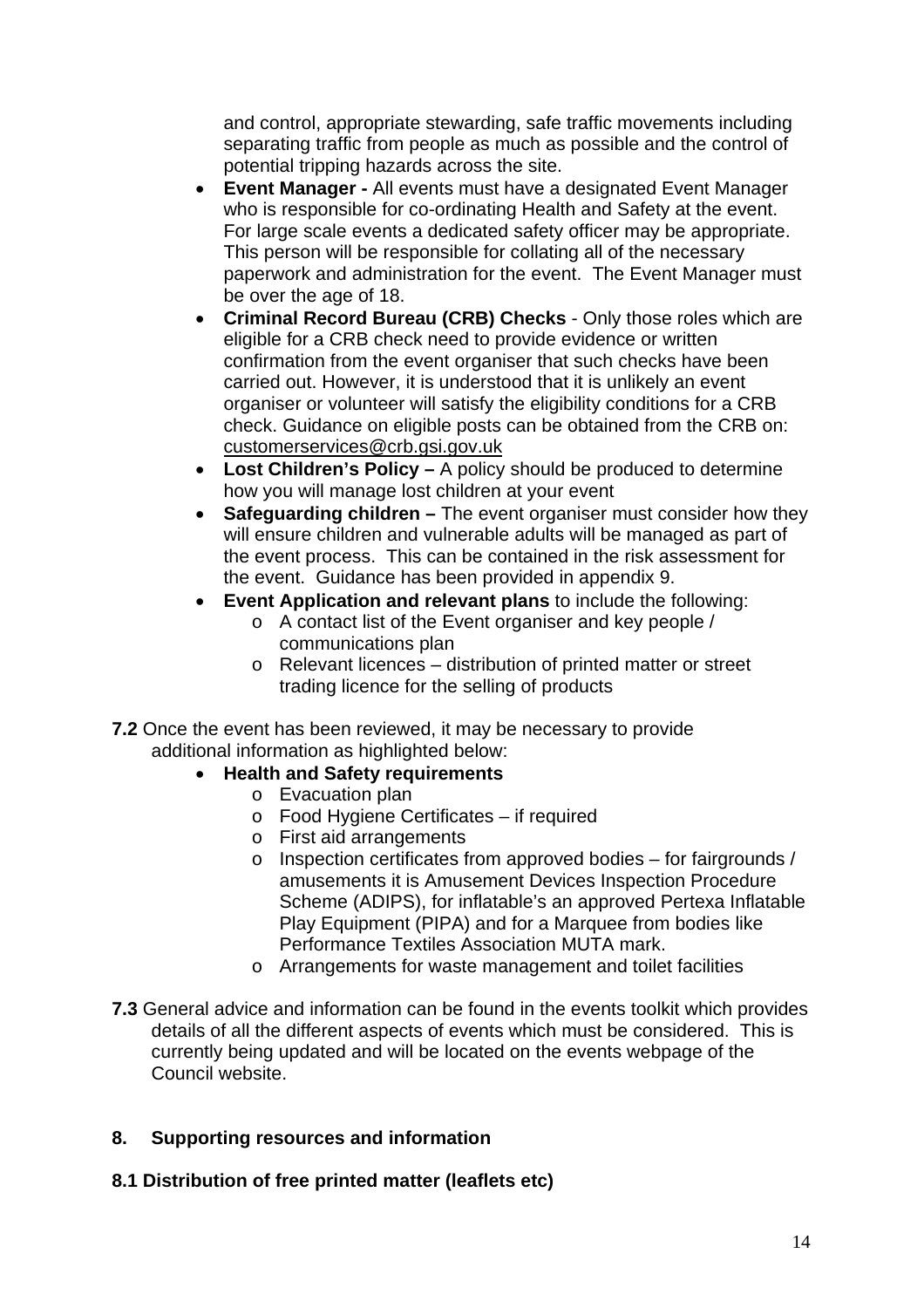The Council has adopted powers to control the distribution of free printed matter within Solihull Town Centre. Since the 15th January 2007, it has been a criminal offence to distribute free printed material, such as flyers, business cards, newspapers and leaflets, without prior consent. The powers were adopted as a further tool to reduce the amount of litter within the town centre.

#### **Exemptions**

 The distribution of free printed matter by or on behalf of a charity, where the printed matter relates to or is intended for the benefit of the charity are exempt from the controls. The definition of a charity for the purpose of this policy is any charity registered with the Charities Commission (Charities Act 1993). The distribution of free printed matter for political purposes, or for the purposes of a religion or belief, are also exempt from the controls. Details of the costs and application process can be found at:

http://www.solihull.gov.uk/environment/distributionoffreeprintedmatter.htm

#### **8.2 The sale of goods, food and drink - Occasional Street trading consent**

Occasional street trading consent will be required if you are selling products. The Licensing team has developed the following criteria for different circumstances:

- **A charity event** in one of the parks (for example) we will issue one consent, in the name of the charity or organisers, at a cost of £25, which will cover all stallholders. However, this is on condition that the event is being conducted for charitable purposes**.** Food related stalls will require separate occasional street trading consent.
- **A trading event** (in the parks or town centre) where each stall holder is trading there for commercial gain will require one consent per stall, at a cost of £25 per consent.
- **A stall set up** entirely for charitable purposes, such as Guide Dogs setting up in Solihull Town Centre, to sell their items, will require consent, but there will be no charge.

Consent can be obtained with at least 10 days notice. If the event goes on for more than one day, a separate licence will be required for each day. The event organiser will need to arrange their own consent and provide evidence of the licence prior to the event bring approved.

**8.3 Fly posting-** It is illegal to place any posters or banners on street furniture around the Borough and the Council will take them down as soon as they are aware of them and pass the costs on to the business identified on the poster.

 The Council has made an exception for charitable events and activities, as long as the following guidelines are observed: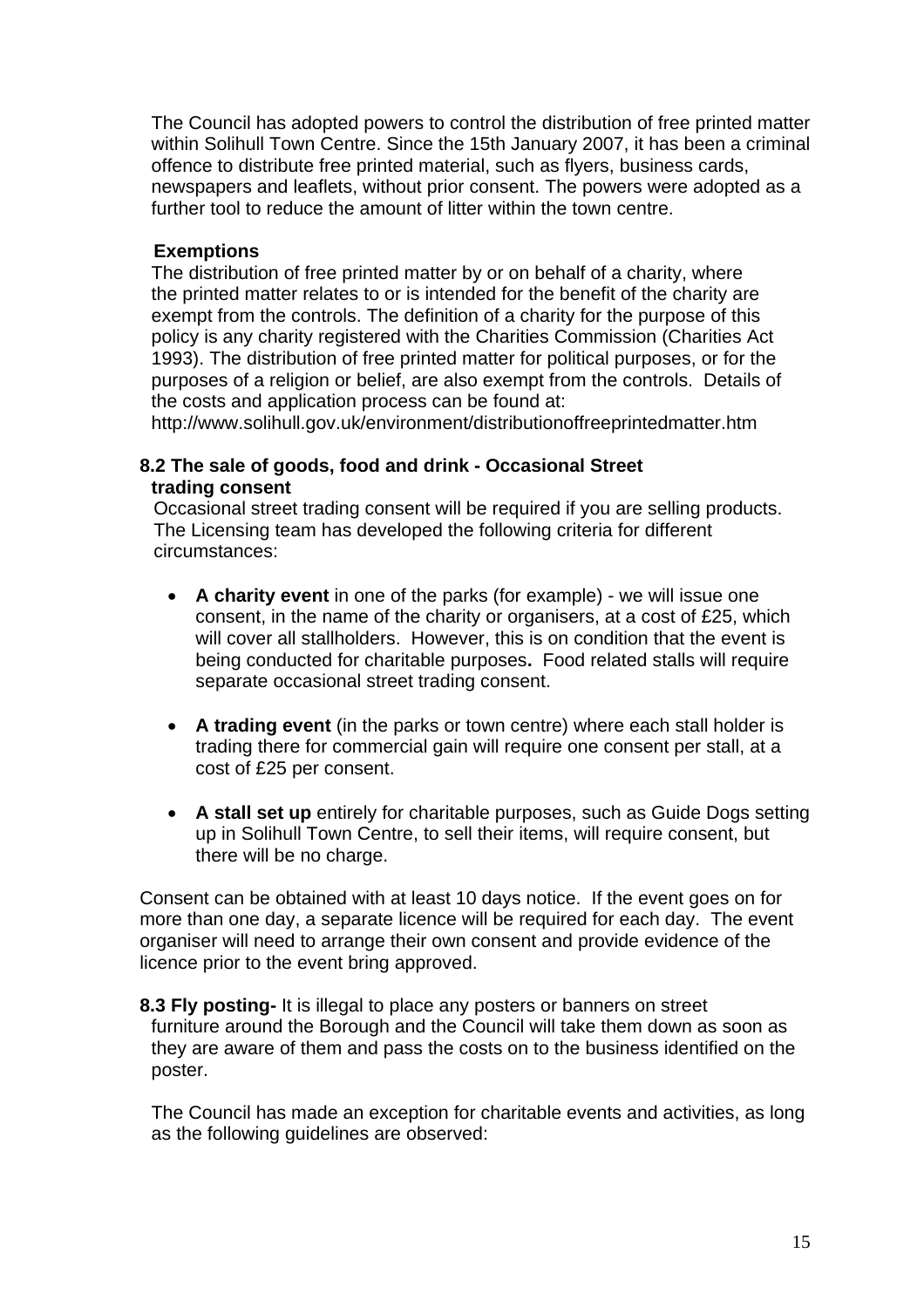- Adverts should only be affixed to lamp columns, and not to traffic signs, traffic signals, trees or pedestrian barriers.
- Adverts should not be placed within 5m of a traffic junction.
- The method of affixing the advert must not damage the lamp column in any way.
- Adverts should not be affixed earlier than seven days before the event, and removed within 24 hours after the event.
- All fixings must be removed when the advert is removed.
- Thought should be given to the size, design and number of adverts.
- The adverts should state the name of the charity that is benefiting from the event.

The Council should be informed four weeks prior to the event, of the quantity, size and wording of the posters and street name/location of them prior to the event, so that we can inform our Highways Services Team.

Please note that Solihull Council may remove any adverts that do not adhere to these conditions, or pose a danger, are offensive, or too numerous.

#### **8.4 Lotteries and raffles on Council Land**

 Lotteries are governed by the Gambling Act 2005. Lotteries are defined as the arrangement whereby individuals pay for an opportunity to win a prize and the prize winner is selected entirely by chance. Full regulations are available at www.institute-of-fundraising.org.uk

 Lotteries exempt from the 2005 Act are incidental - a non commercial lottery which means tickets are sold at the event and the draw takes place at the event.

 Tombola with prizes which consist of alcohol do not require a licence, provided the alcohol is in a sealed container and no one under the age of 18 is awarded the prize.

 A registration will be required from the Council licensing team, if a "small society lottery" event is taking place i.e. ticket are sold up to the weeks prior to a draw being made. A returns form must be sent back to licensing after the draw.

#### **8.5 Events requiring a road closure**

 Events on the highway, such as fun runs, parades and street parties are permitted but will require a road closure notice to be produced. There is currently no charge for charities however, depending on the size and scale of the event – a traffic management company may be required to manage the process. There is a 45 days notice period required for the press to be notified and the council recommends a 90 day notice period in case of the need of any alteration to the plan.

 A new policy is currently being produced for such events, which will be made available on the website.

#### **8.6 Alcohol licence**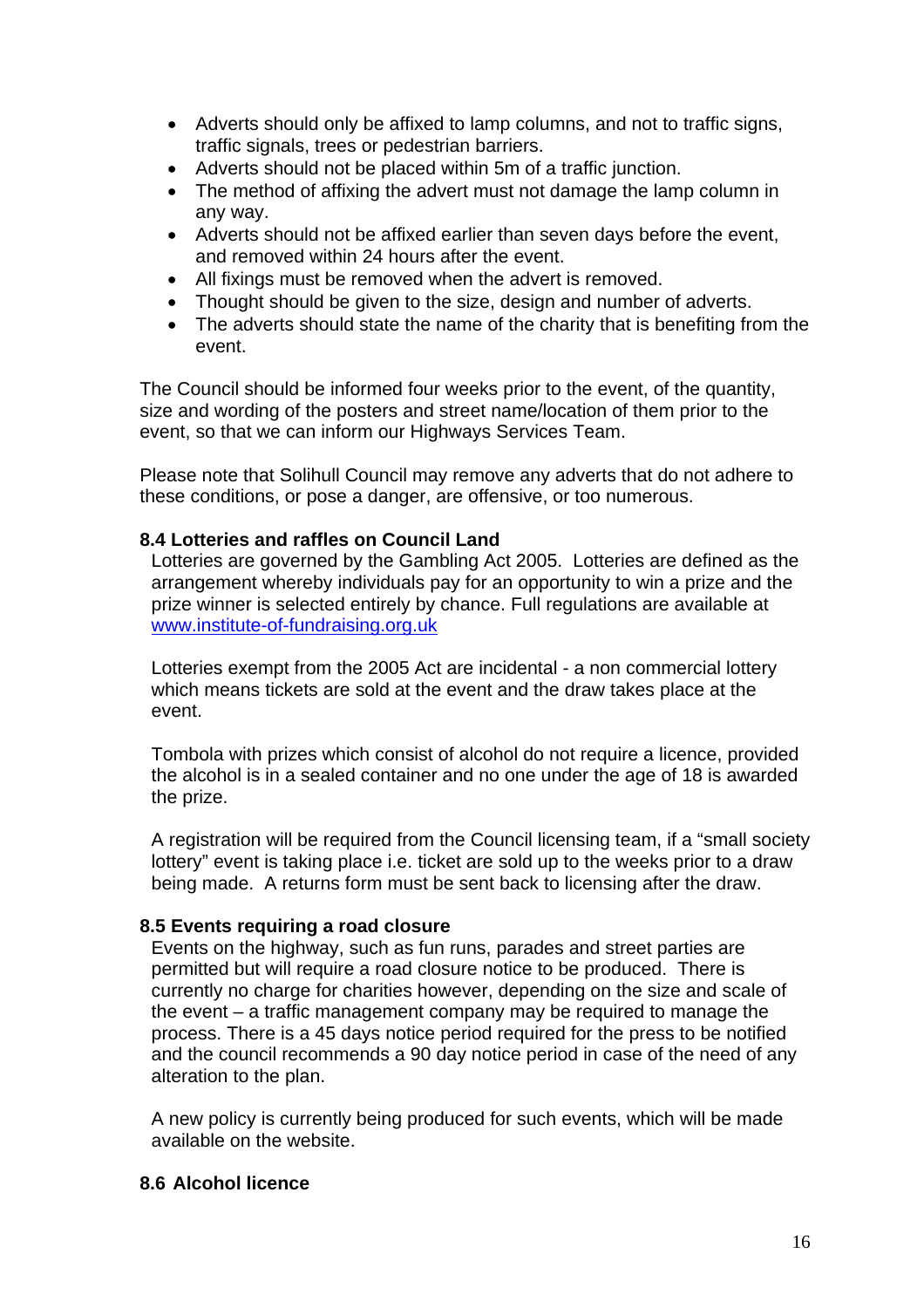The serving of alcohol is discouraged at events on parks and open spaces as we do not wish to encourage the use of alcohol as an integral part of recreational activity, or increase the anti-social behaviour associated with drinking. However in special circumstances, a licence may be granted.

- **Parks** The Park Premises Licences for each of the parks do not currently authorise the sale of alcohol in our parks. Should you wish to have a beer tent or sell alcohol this is on the condition that the Head of Service has given approval and a temporary event notice is obtained. The police must be informed of the activity.
- **Town centre** In order to sell alcohol for consumption in the Town Centre the event organiser will need to obtain a temporary event notice from our licensing team.

#### **8.7 Charity Collections**

 Charitable organisations are welcome to use Solihull Town Centre or Shirley Town Centre for collections. These are free of charge and should be pre booked with the licensing team in October for the following year. Collections are restricted to Saturdays only as we want a good mixture of different activities within the town centre and do not want visitors to be bombarded with collections on a more frequent basis.

 A collection is identified as a number of people in branded uniform with collection tins/buckets, spread around the town, to collect. Should charities require additional resources to this, such as marquees, boats, caravans, then they must contact the events team to reserve space and complete the events application paperwork in the normal way. There is no charge for this service and a site has been allocated in the town centre for this purpose.

#### **8.8 Busking**

 Buskers should call the events team to reserve space within the town centre, to ensure that there aren't too many people in at any one time and that they do not clash with any other events in the town centre. They will be issued with the code of conduct in order to ensure that all stakeholders within the town centre can work together effectively and compliment each others business. The code stipulates that buskers should move around on a frequent basis during their 3 hour performance.

#### **8.9 Direct debit collectors**

 Charities, who offer a monthly direct debit donation scheme to visitors, are limited to Monday's only within the town centre. They must apply for a permit via licensing and there is no charge. The collectors are regulated by the Public Fundraising Regulatory Association (PFRA), the charity-led membership body that self regulates all forms of direct debit 'face-to-face' fundraising. Only organisations that are members of and adhere to the conditions of the agreement will be permitted on the public highway. For information contact the PFRA http://www.pfra.org.uk . A new agreement is currently being drawn up with PFRA for Solihull and Shirley town centres.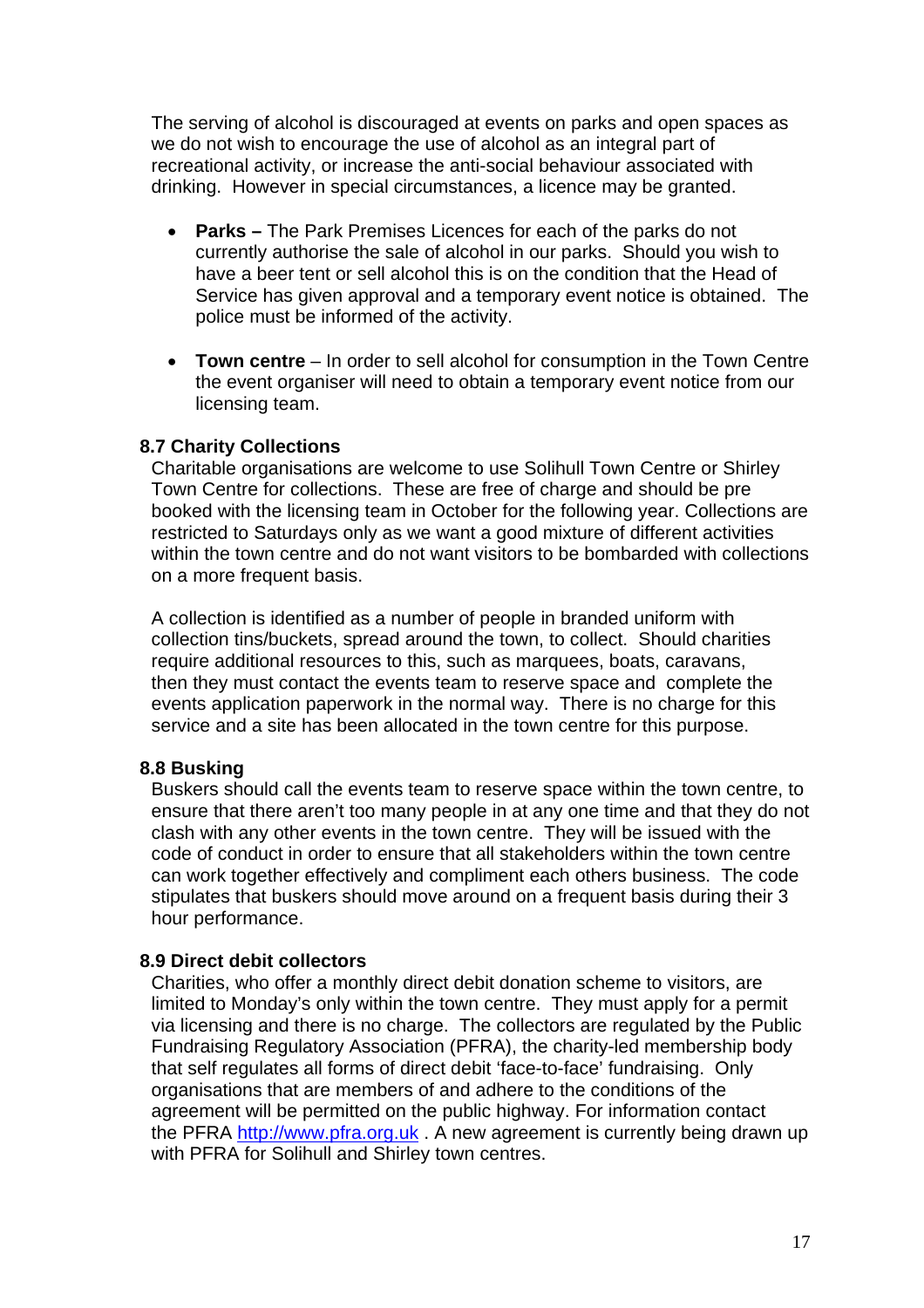#### **8.10 Temporary structures**

 Any marquee, tent or temporary structure erected as part of an event should be suitable for the purpose intended, in good condition and erected by a competent person. All tents, marquees and any other temporary structure made of materials that may be flammable should be treated to ensure they are flame resistant. The contractor should provide certificates to confirm this.

 Equipment can not be tied, fixed or drilled in to any street furniture or paving in the town centre. Arrangement should be made for the structure to be made secure on hard standing without any intervention i.e. via sand bags or weights.

#### **8.11 Inflatable play equipment**

 The Royal Society for the Prevention of Accidents (RoSPA) guidance should be followed to ensure the safe use of any inflatable equipment. Care should be taken when locating inflatable play equipment and it should be properly tethered to prevent movement during use. Appropriate evidence should be sought for tagging and testing of the play equipment in the form of a PIPA certificate. See http://www.pipa.org.uk for more information.

#### **8.12 Electricity and water supplies**

 Parks and open spaces do not have any electricity or water supplies. Therefore event organisers will have to bring in their own generators where necessary and bring in drinking water as required. Advice can be provided by Severn Trent on how to obtain a stand pipe for a long term water supply, if required.

 Electricity can be provided in the town centre, but on a case by case basis. Engineers will have to connect the supply and an up to date PATT test certificate is required for the equipment used. There is a connection fee and charge and a quote will be obtained on a case by case basis.

#### **8.13 First aid requirements**

 The organiser of the event needs to agree what level of first aid is required for the event, which is provided at the organiser's expense. A SAG meeting will also recommend a level of cover required. The British Red Cross and St. Johns Ambulance can provide further information.

#### **8.14 Toilets**

 At any event there needs to be an adequate provision of toilets for the public including accessible facilities. The event duration and likely number of visitors are normally used to estimate the amount of toilets required:

| 1 WC /100 females | 1 WC / 100 males or less  |
|-------------------|---------------------------|
|                   | 2 WC's for 101-500 males  |
|                   | 3 WC's for 501-1000+males |

#### **8.15 Food Hygiene**

 Where food is provided at an event, we wish to see the caterer's Public Liability Insurance and proof that they have been licensed by their Local Authority. The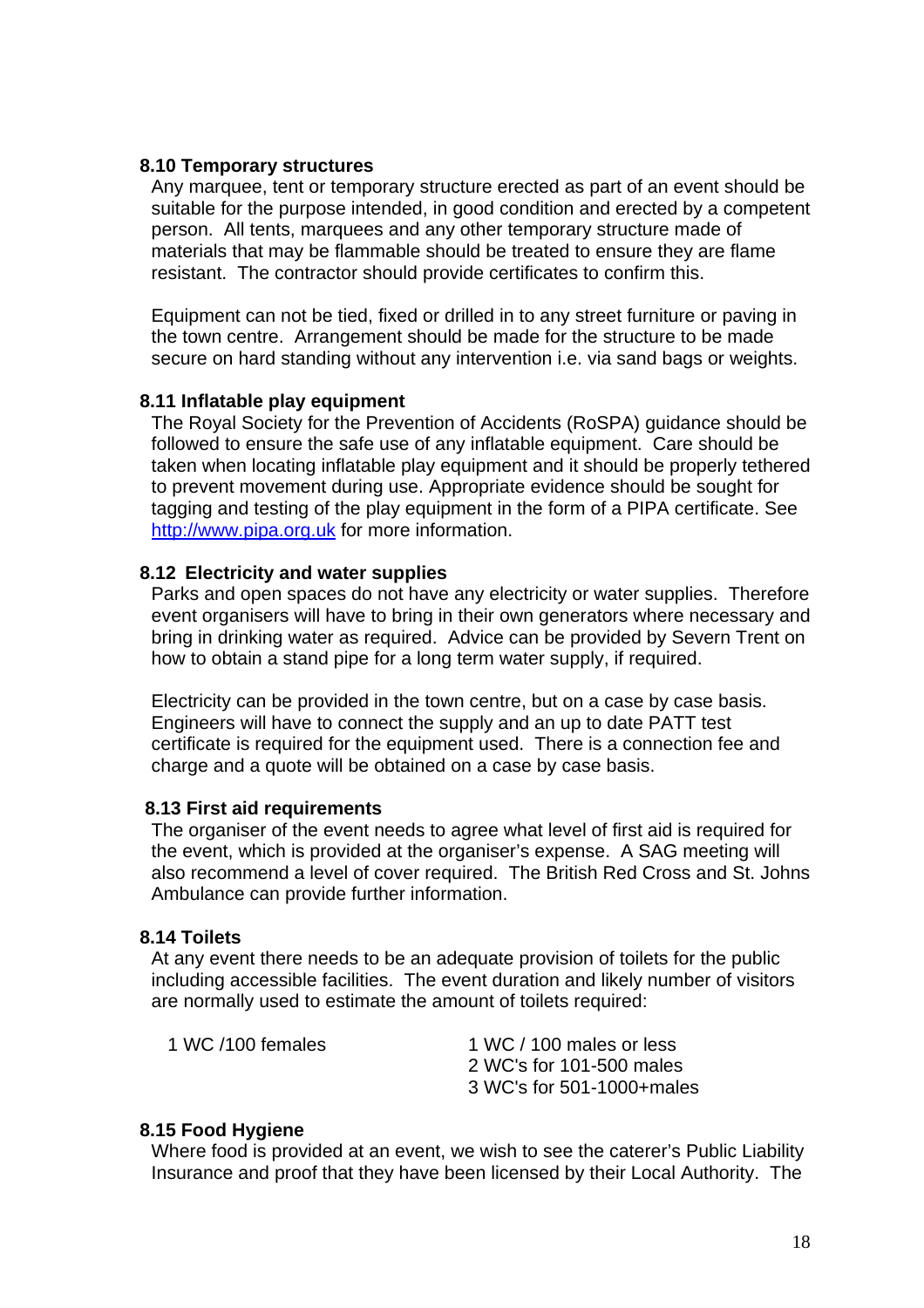caterers should also have food hygiene certification. The Council expects the following considerations to have been made for any catering:

All food at an event must be safe, fit for human consumption and prepared, handled and stored in accordance with food safety legislation. Specific advice can be found on the Food Standards Agency Web site http://www.food.gov.uk/. As a general rule stall holders selling food (Food Business Operators) must provide facilities for washing and drying hands i.e. hot and cold water, soap and paper towels. Staff must also maintain adequate personal hygiene. They must provide adequate storage for waste. They must have facilities/ make arrangements for maintaining and monitoring food temperatures for high risk foods. Food must be protected from the risk of contamination. Surfaces must be in a sound condition, easy to clean and disinfected.

#### **8.16 Animals**

 The Council does not allow animals to be involved in performances in any way or as prizes on a fete/stall. However animals which are ancillary to an event are acceptable as long as appropriate welfare conditions are considered. Environmental Health must be informed prior to the event should the event include animals of any kind.

#### **8.17 Litter**

 The provision for the removal of litter is the responsibility of the event organiser. The Council will issue costs to the organiser if it is necessary to litter pick after the event. Event organisers can arrange for skip hire for this purpose, which should arrive only 1 day prior to the event and collected within 24 hours of the event finishing.

#### **8.18 Noise**

 Noise will be kept to an acceptable level so as not to cause annoyance to other persons in the neighbourhood. The hirer will comply with any instruction given to them by a Council officer or the police to reduce volume or to stop the noise entirely, as a result of complaints. If the organiser fails to do so, the event will be cancelled and organisers asked to leave the Council owned property.

 Permission must be given by the Town Centre Manager for the use of PA equipment, loud hailers and other music prior to the event taking place as these may need a licence.

#### **8.19 Ice cream**

 There are set traders allocated to specific pitches in various parks around the Borough. These traders should be contacted in the first instance for any event as they have the necessary licence for the park.

#### **8.20 Accessibility and Equalities**

 The development and delivery of all events must encourage access by all members of the community, in particular disadvantaged and under-represented groups. Facilities must be accessible to disabled people and all events undertaken in our town centres, open spaces and parks should adhere to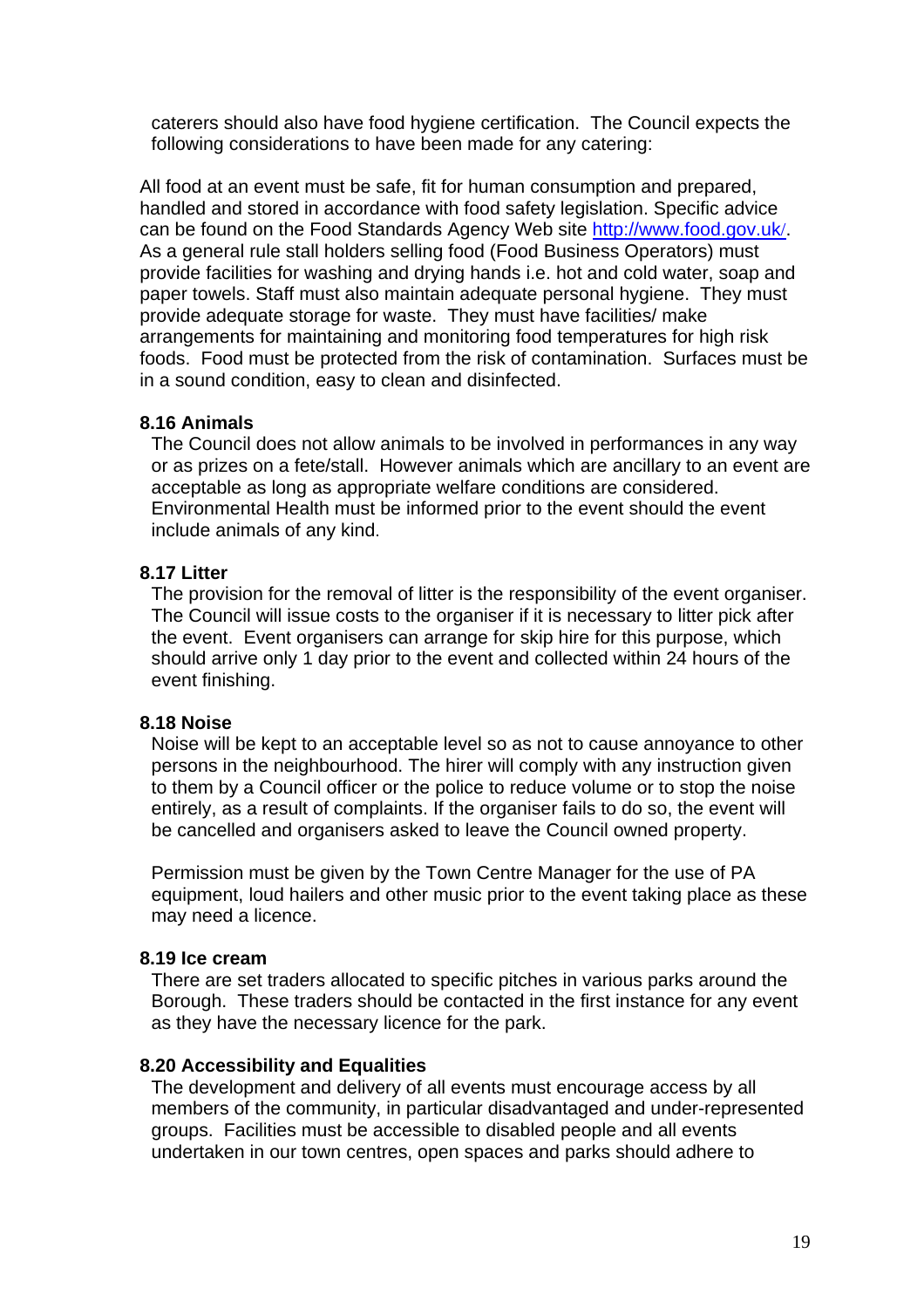information contained in the Equalities Act 2010 available at http://www.homeoffice.gov.uk/equalities/equality-act

#### **9. Conclusion**

- **9.1** This policy has been compiled with the help and support of various internal departments including: Licensing, Parks, Environmental Health, Health and Safety, the Safeguarding Boards and Highways. External agencies including the Police have also been consulted.
- **9.2** This policy will be reviewed and updated on an annual basis to reflect the on going changes to the town centre and the nature of events.
- **9.3** All event paperwork is being reviewed as part of this policy and a new webpage will be created to help and support event organisers in to the future.

Any queries should be directed to:

 Town Centre Management and Events Solihull Council Council House Solihull B91 9QT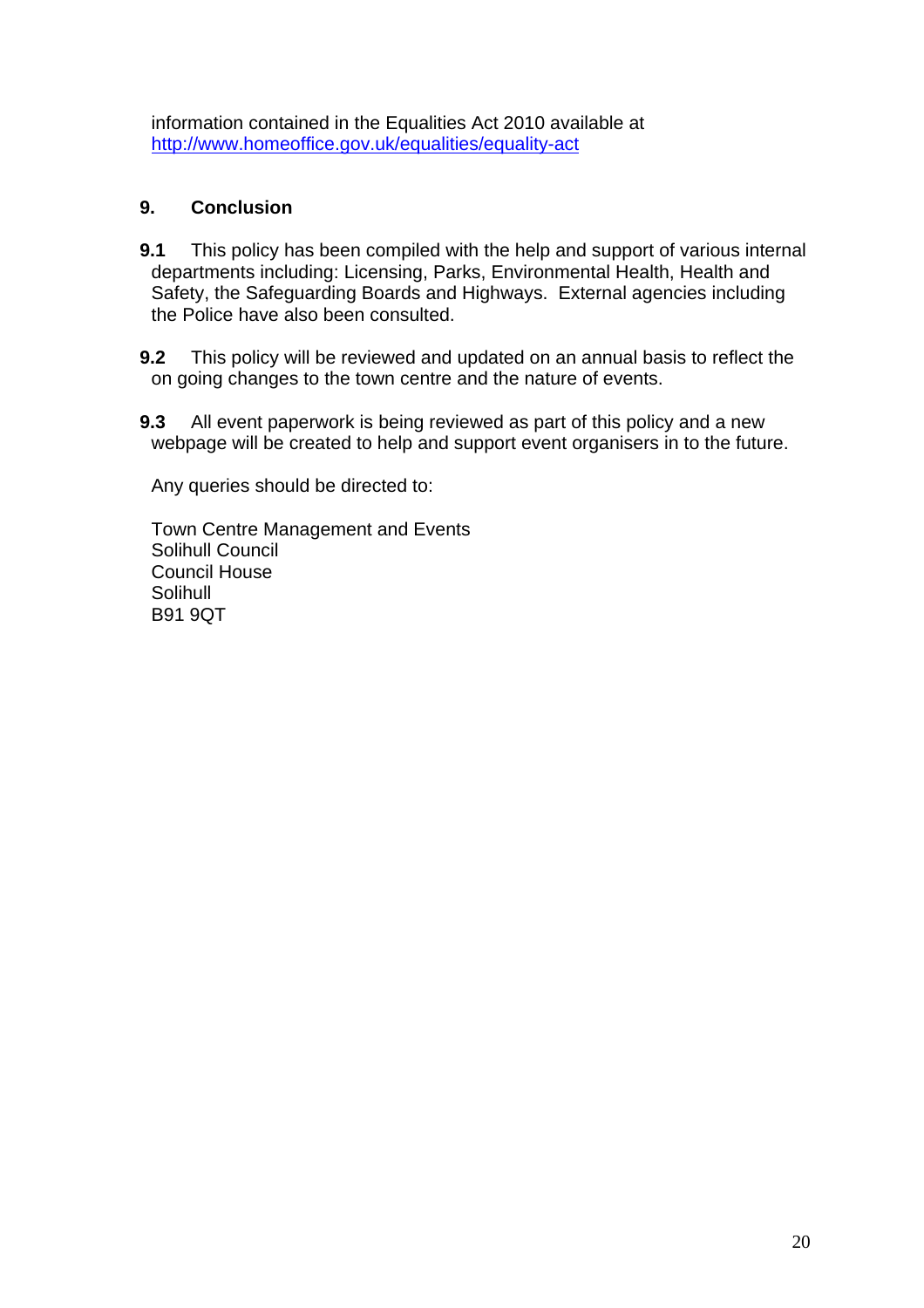### **Promotional event sites in Solihull Town Centre**

Solihull is just 9 miles from Birmingham and 15 minutes away from the NEC and Birmingham Airport. As a town we attract some of the biggest names in retail including one of the first John Lewis' in the Midlands and we are the  $3<sup>rd</sup>$  biggest shopping destination in the West Midlands. With footfall standing at around 180,000 per week, sites within the town centre are amazing value for money.

**There are a number of prime locations for events in Solihull town centre, depending on the type and nature of the event. An outline of the key details for each location is explained below. However it is also worth having a conversation with the Events Officer who can advise and make recommendations for your event.** 

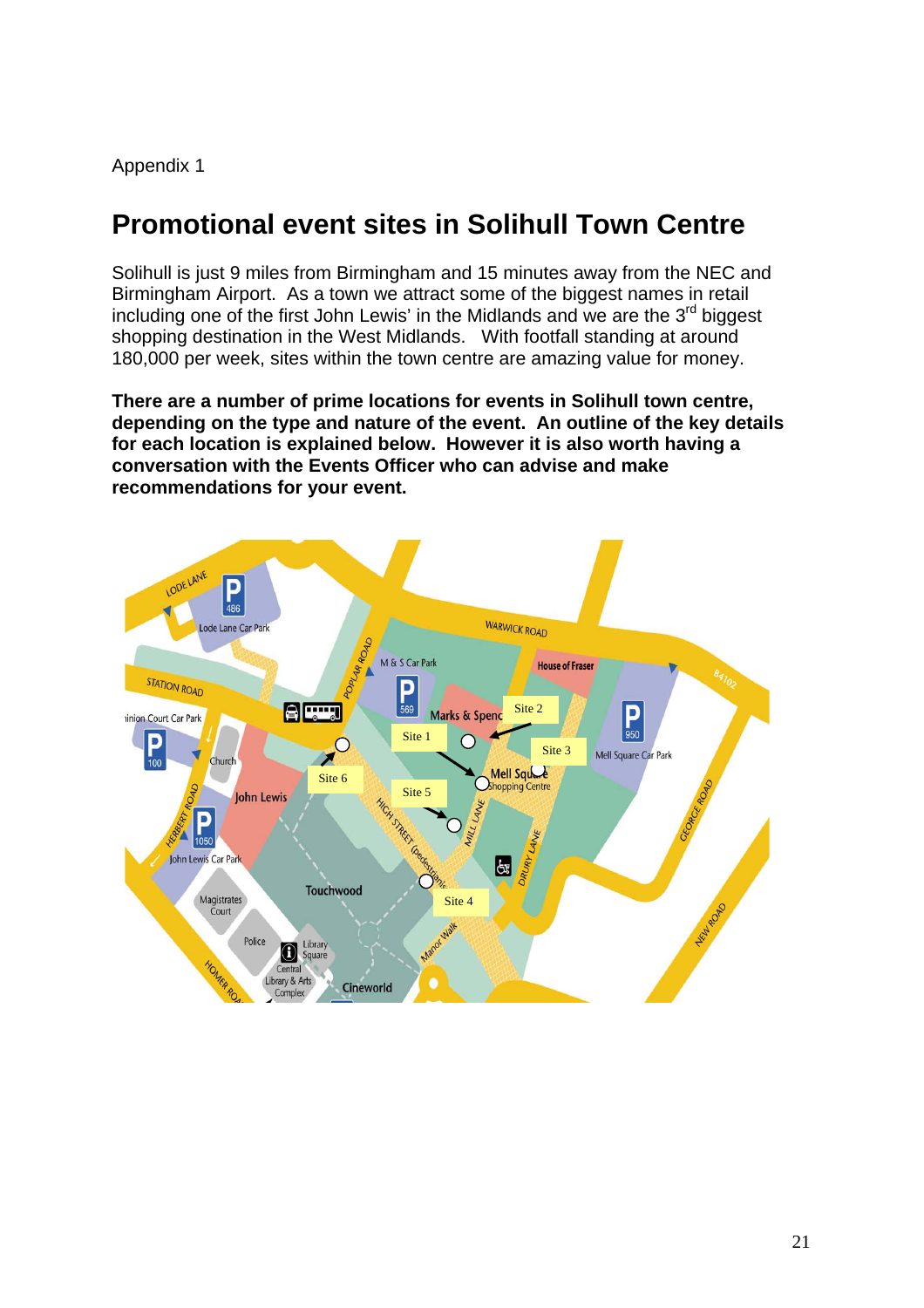#### **Site 1 –Target area, Mell Square**

This site is located in the middle of Mell Square, the main outdoor shopping centre. There is a large circular area available and is suitable for marquees, displays and shows.



**Size: 10m x 10m (tbc)** 

**Access:** There is vehicle access (limited times) to Mell Square**.**

**Orientation:** The target area is next to Costa Coffee, Boots, Marks and Spencer's, BHS, HMV and New Look and is extremely visible from passing pedestrian traffic.

**Resources:** Electricity available on request (PAT tests required prior to arrival/ charge involved).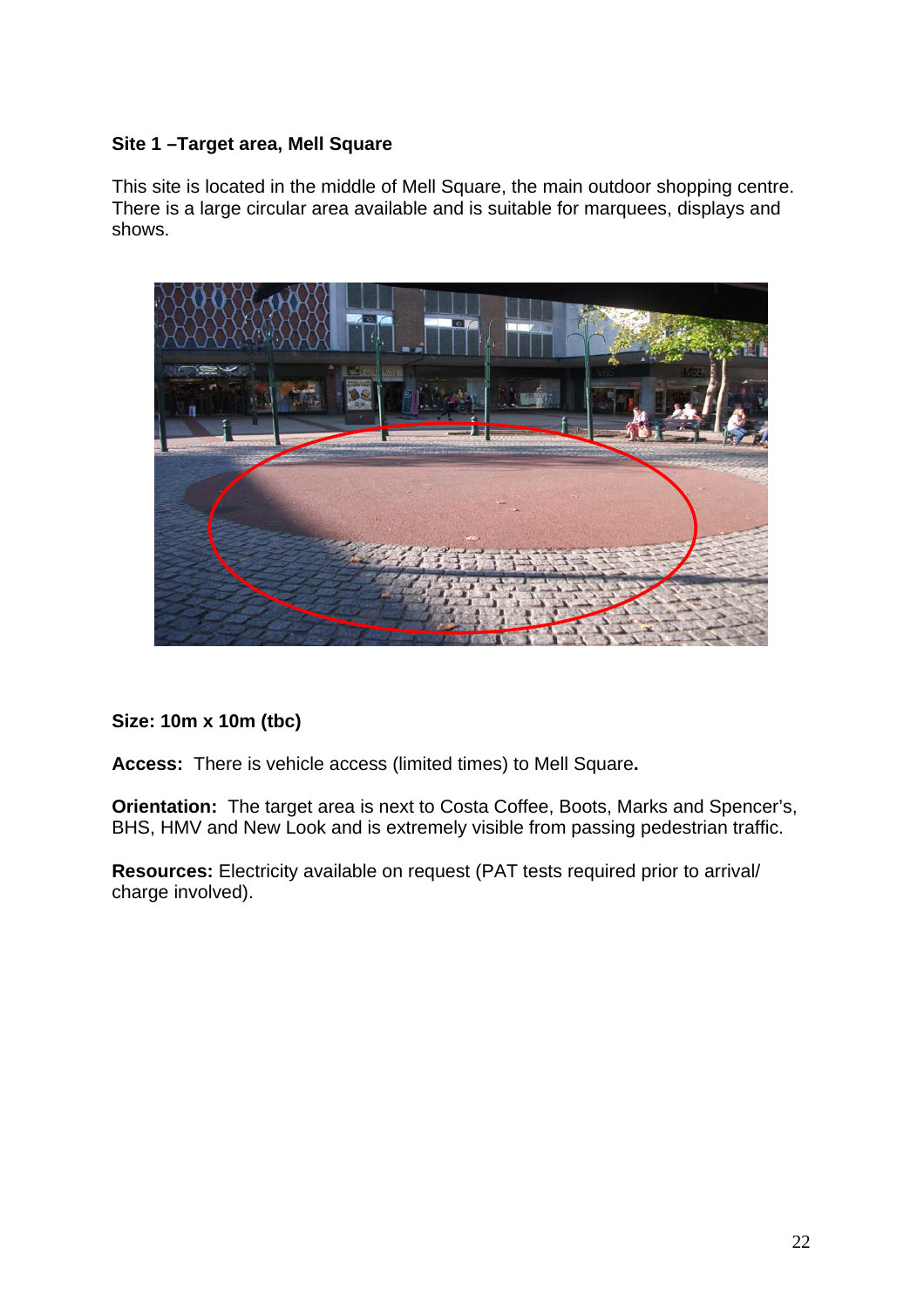#### **Site 2 - Marks and Spencer's, Mell Square**

This site is located in Mell Square, directly opposite site 1 and has a regular footfall throughout the day. The benefit of this site is that it is accessible to vehicles for car/bus or large exhibition displays.



**Size:** 10 metre by 6 metres

**Access:** Good access for large vehicles/exhibitions – main site for this purpose

**Orientation**: Like site 1, the area is located to all major retailers and has a prime position within the town centre

**Resources:** Electricity available on request (PAT tests required prior to arrival/ charge involved).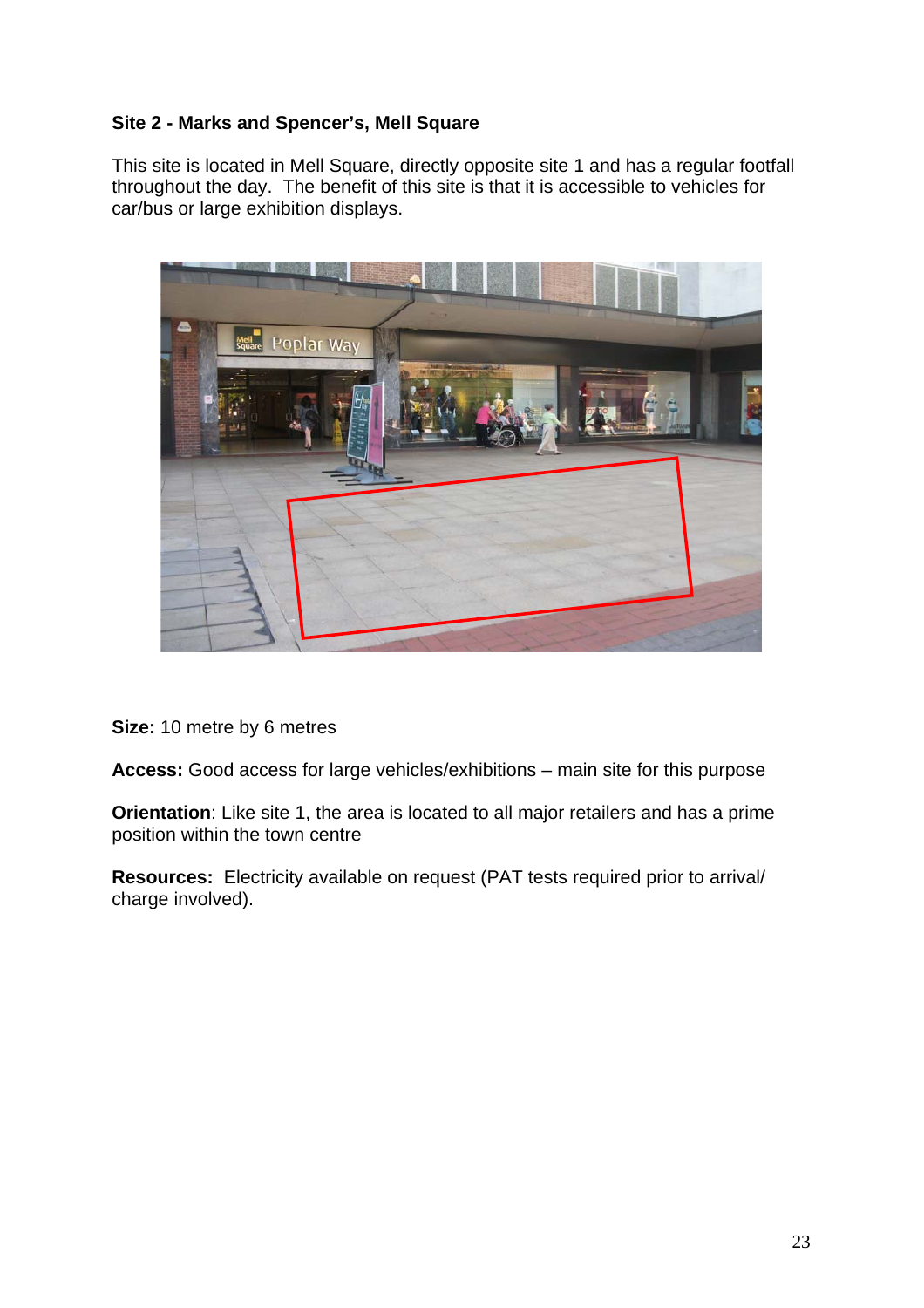#### **Site 3 – Post Office, Mell Square**

This is a small site suitable for displays and small marquees, entertainment or collections.



**Size:** 7 metres by 10 meters

**Access:** Good access for loading and unloading. Unsuitable for large vehicle displays

**Orientation:** Located next to the large post office and access route to House of Fraser and near to BHS

**Resources:** Electricity available on request (PAT tests required prior to arrival/ charge involved).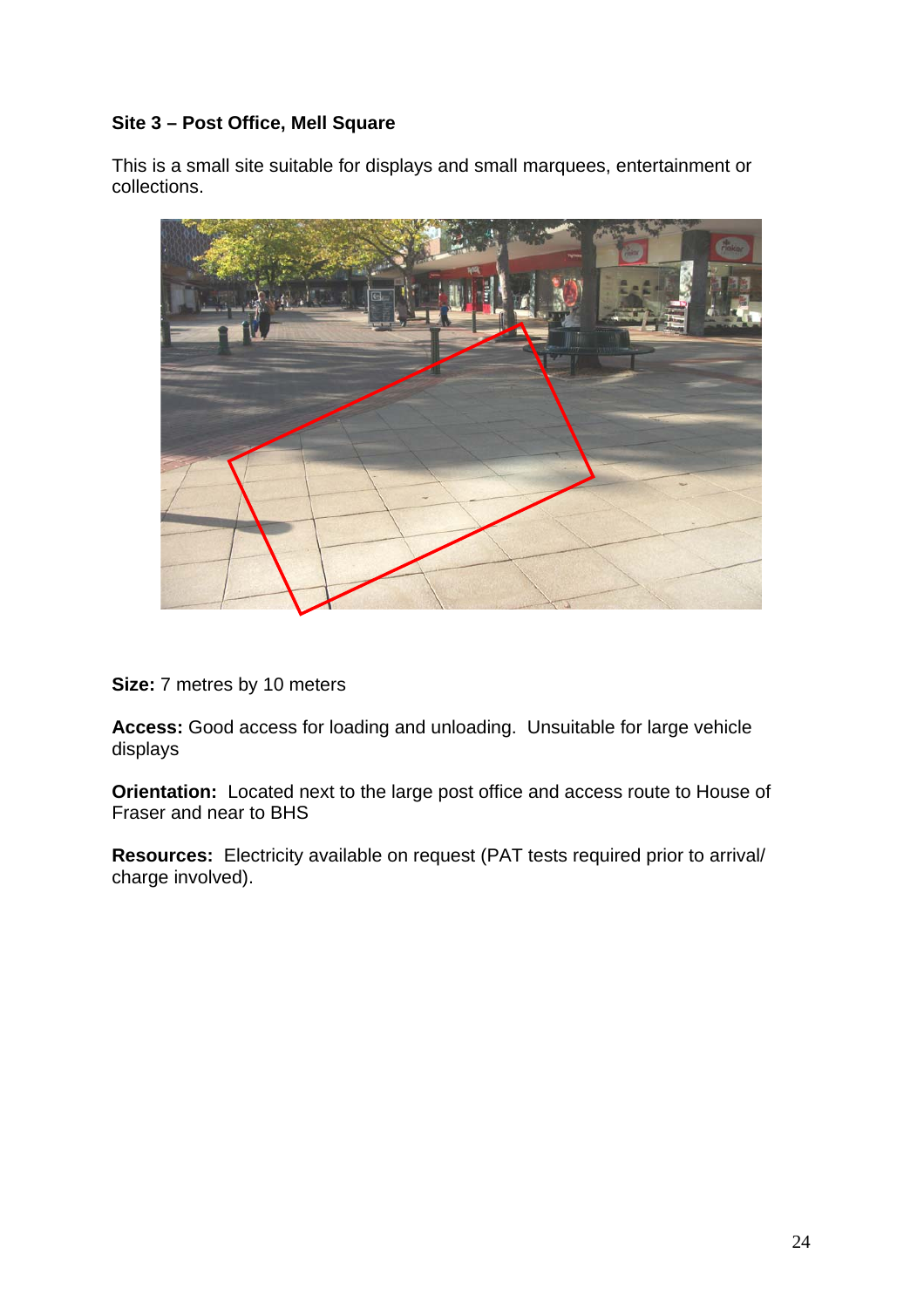#### **Site 4 - Outside H Samuels, High Street**

This High Street location is suitable for various events, displays and vehicles but there is a restriction to the amount of time it can be used.



#### Size**: 5 metres by 6 metres**

Access: **Good access for vehicles and loading** 

Orientation: **This site benefits from its position next to the main entrance to the in door shopping centre, Touchwood, and the main access through to Mell Square.** 

Resources: **No power available**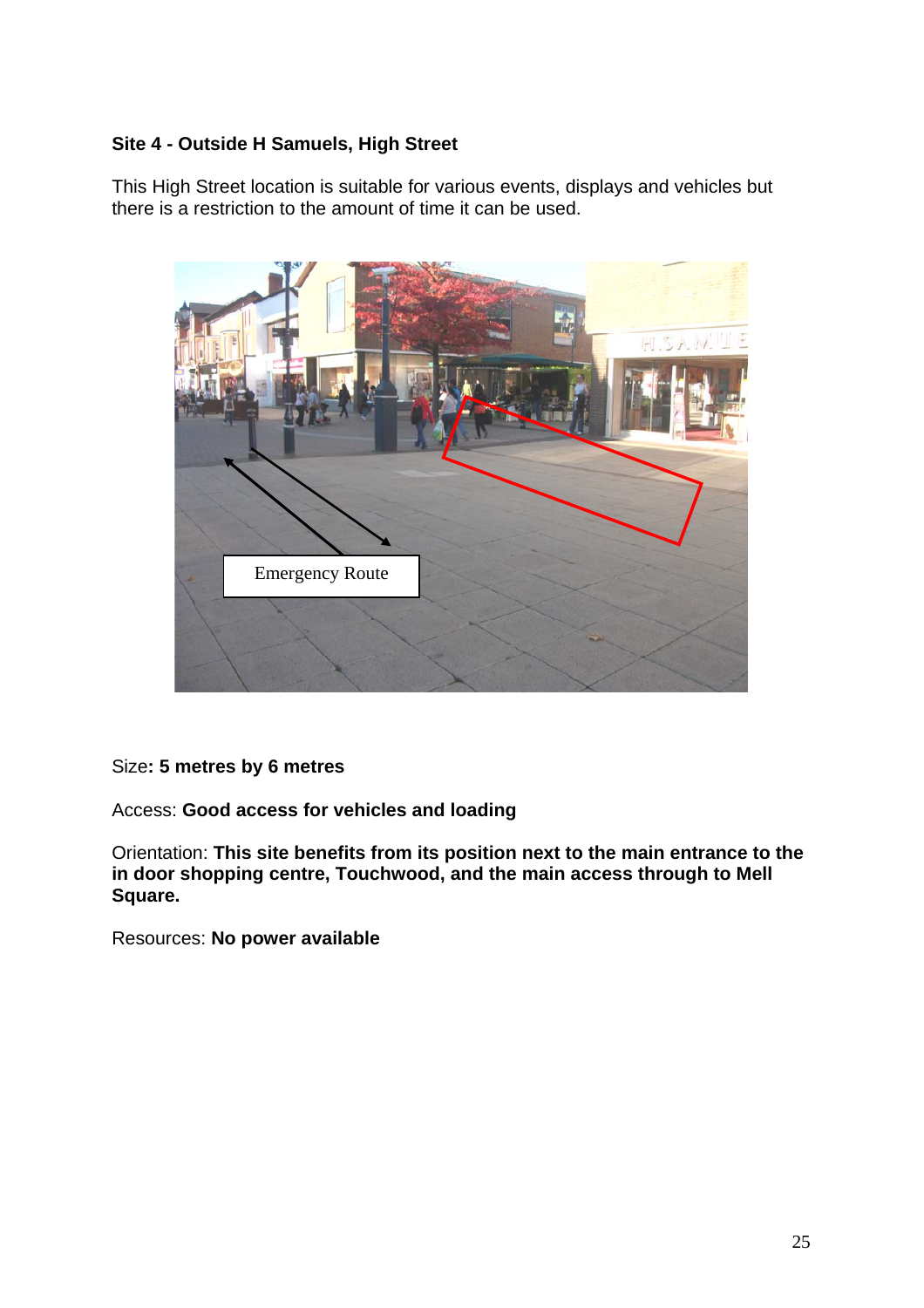#### **Site 5 - Mill lane, Mell Square**

This is in Mill Lane a small site suitable for displays, entertainment or collections

#### NEED PHOTO

Size: 2 **metres by 3 metres**

Access: **Walk on/off access for loading and unloading.** 

Orientation: **Outside Thornton's and baguette de mange** 

Resources: **No power available**

#### **Site 6 – Outside Maplins, High Street**

This High Street location is suitable for small displays only and has a regular day time audience near to the main bus stop area.

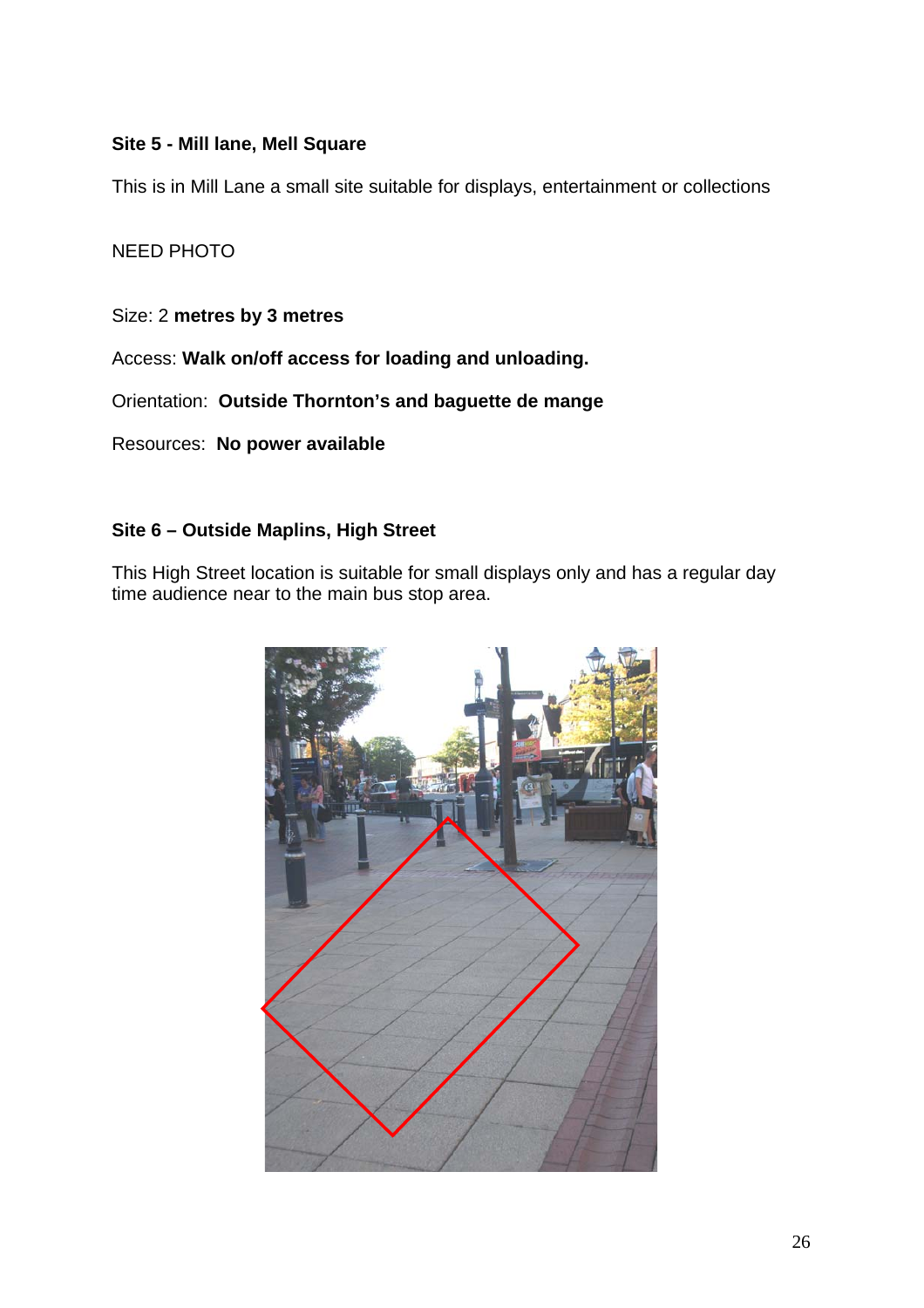**Size:** 5 metres by 6 metres

**Access:** Good access for vehicles and loading – limited times

**Orientation:** Located at the end of the High Street next to main access in to Touchwood shopping centre and to bus and rail network. Busy location situated near MacDonalds, electrical store and Gregg's bakery.

**Resources:** No access to electricity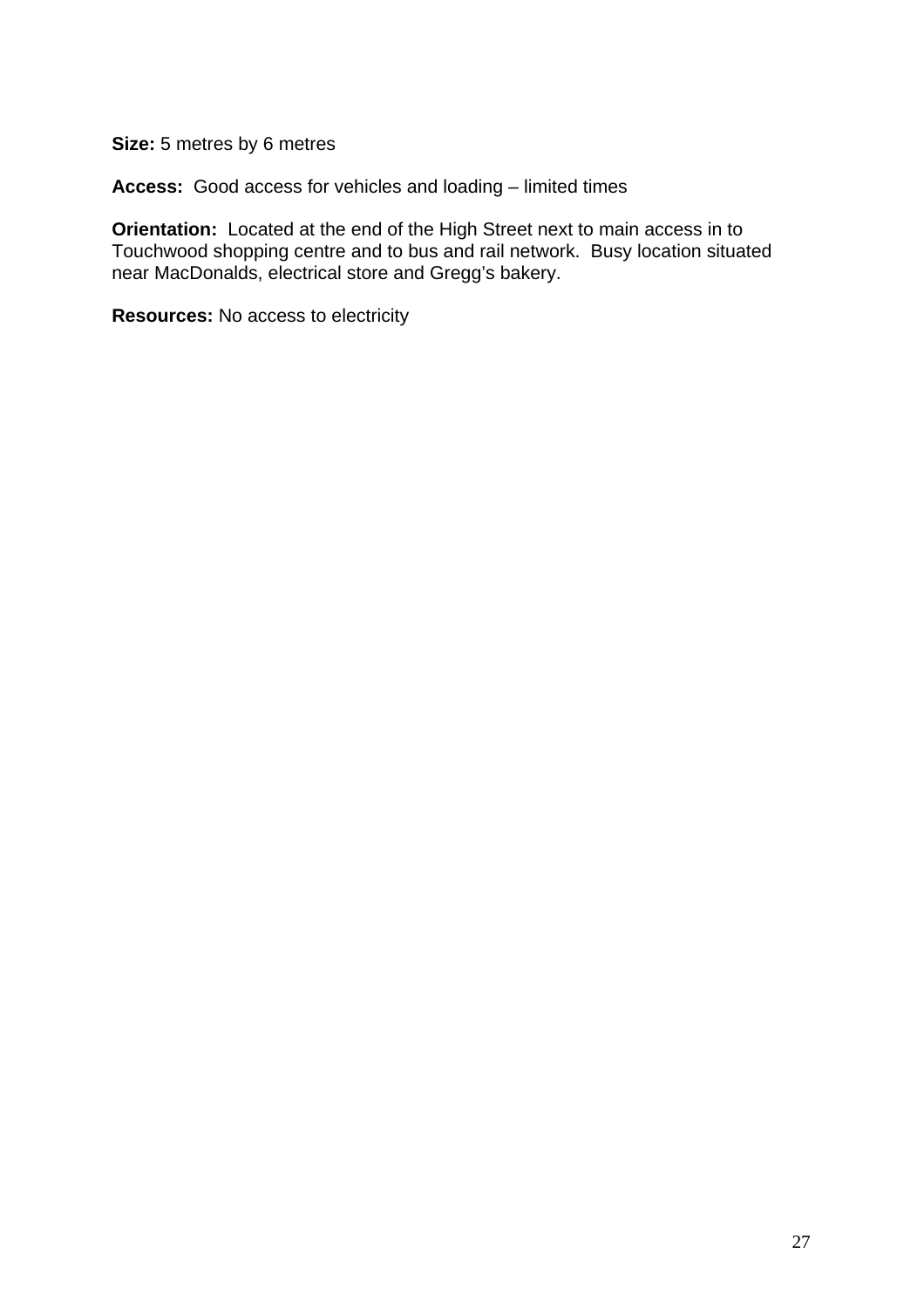### **Political events in Solihull**

Application process

**Stage 1** – Obtain an event application form off the website, via email or via telephone. This should be completed to provide a summary of the event and the equipment that the organiser is bringing in.

**Stage 2** – Provision of Public Liability Insurance along with a risk assessment and proof of being a registered political party.

**Stage 3** – A reduced charge is applied to all political events apart from 6 weeks prior to an election when it is free to registered political parti4s. A permit is not required to hand out leaflets by political groups

**Stage 4** – Consultation will take place with responsible authorities within the Council and externally to ensure there are no clashes with other events or activities within the town centre. Political groups which are not nationally registered will be asked to attend a briefing with responsible authorities to gain support for the event. Democratic Services within the Council should also be informed of the event.

**Stage 5** - Approval and access details provided to the event organiser

For these events, at least four weeks notice is required prior to the event taking place. There may be other events already booked in the diary, which will take priority.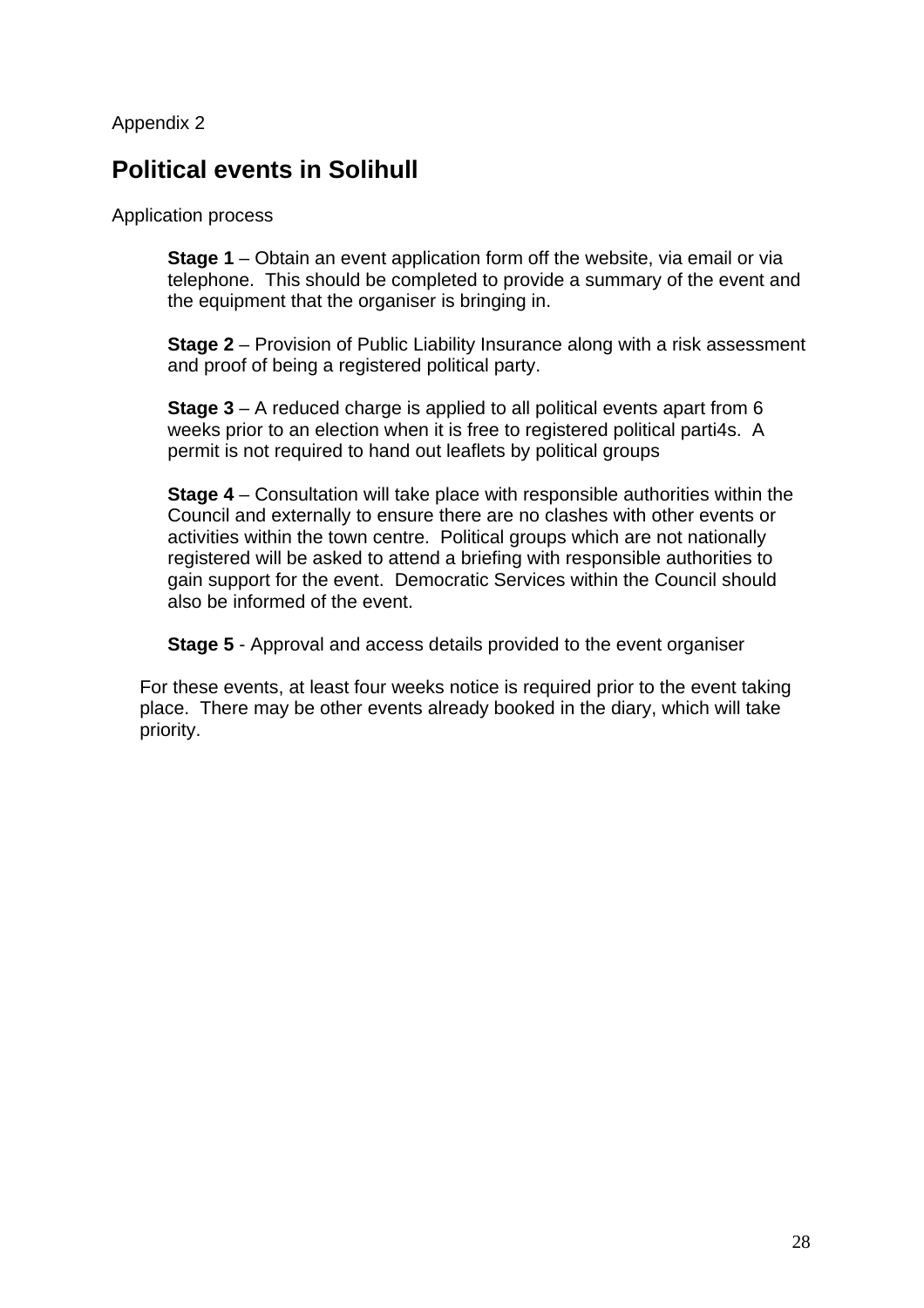### **Religious events in Solihull**

Application process

**Stage 1** – Obtain an event application form off the website, via email or via telephone. This should be completed to provide a summary of the event and the equipment that the organiser is bringing in.

**Stage 2** –Provision of Public Liability Insurance along with a risk assessment.

**Stage 3** – There is reduced rate fee applicable to most religious events apart from major celebrations. A permit is not required to hand out leaflets by religious groups.

**Stage 4** – Consultation will take place with responsible authorities and Solihull Faiths' Forum to ensure there are no clashes with other events or activities within the town centre.

**Stage 5** - Approval and access details provided to the event organiser

For these events we will need at least 4 weeks notice prior to the event taking place. There may be other events already booked in the diary, which will take priority.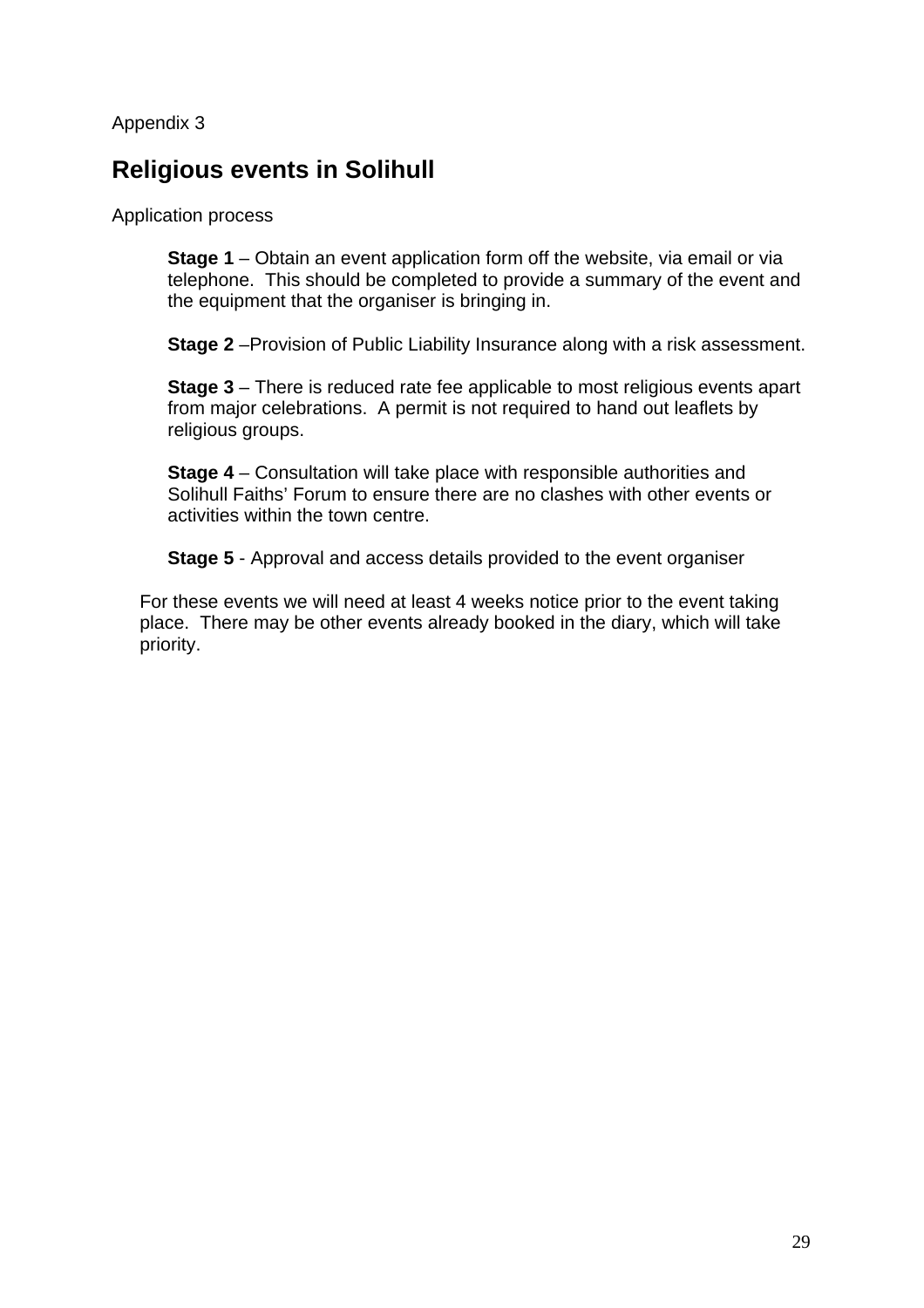#### **CHARGES FOR EVENTS IN THE PARKS**

| <b>SMBC PARK EVENTS with materials</b><br>$£3.00 -$<br>20%<br>£2.50-£3.50<br>(take home made items)<br>per child<br>£4.00 per<br>child<br><b>SMBC PARK EVENTS FUN</b><br>No charge<br>No charge<br>n/a<br><b>FESTIVALS</b> (craft materials / free<br>entertainment)<br><b>SMBC PARK EVENTS - Walks and</b><br>No charge<br>No charge<br>n/a<br>talks (ranger led events)<br><b>SMBC PARK EVENTS - MUSIC IN THE</b><br>No charge<br>No charge<br>n/a<br><b>PARK</b><br>(themed concerts e.g jazz/ brass bands,<br>orchestra)<br><b>SMBC LARGE PARK EVENT</b><br>$£1 - £2.00$<br>$£2 - £3.00$<br>50% -<br>per adult<br>Per<br>100%<br>(theme/special holidays e.g. Halloween,<br>Christmas, Easter)<br>adult/child<br>adult/child<br><b>COMMERCIAL EVENTS</b><br><b>Bond</b> (security for any damage made to<br>£500<br>£1000<br>100%<br>park)<br>5%<br><b>Fairs / Circus</b><br>£270<br>£283<br><b>Commercial events *</b><br>As 2009<br>Market/ car display / sports event<br>£1,575<br>(for up to 2)<br>day event<br>5%<br>ad 1 day<br>setting up)<br>£262 per<br>additional<br>5% | <b>Type of event</b> | Charge<br>2010 | Charge<br>2011 | $%$ incr |
|---------------------------------------------------------------------------------------------------------------------------------------------------------------------------------------------------------------------------------------------------------------------------------------------------------------------------------------------------------------------------------------------------------------------------------------------------------------------------------------------------------------------------------------------------------------------------------------------------------------------------------------------------------------------------------------------------------------------------------------------------------------------------------------------------------------------------------------------------------------------------------------------------------------------------------------------------------------------------------------------------------------------------------------------------------------------------------------|----------------------|----------------|----------------|----------|
|                                                                                                                                                                                                                                                                                                                                                                                                                                                                                                                                                                                                                                                                                                                                                                                                                                                                                                                                                                                                                                                                                       |                      |                |                |          |
|                                                                                                                                                                                                                                                                                                                                                                                                                                                                                                                                                                                                                                                                                                                                                                                                                                                                                                                                                                                                                                                                                       |                      |                |                |          |
|                                                                                                                                                                                                                                                                                                                                                                                                                                                                                                                                                                                                                                                                                                                                                                                                                                                                                                                                                                                                                                                                                       |                      |                |                |          |
|                                                                                                                                                                                                                                                                                                                                                                                                                                                                                                                                                                                                                                                                                                                                                                                                                                                                                                                                                                                                                                                                                       |                      |                |                |          |
|                                                                                                                                                                                                                                                                                                                                                                                                                                                                                                                                                                                                                                                                                                                                                                                                                                                                                                                                                                                                                                                                                       |                      |                |                |          |
|                                                                                                                                                                                                                                                                                                                                                                                                                                                                                                                                                                                                                                                                                                                                                                                                                                                                                                                                                                                                                                                                                       |                      |                |                |          |
|                                                                                                                                                                                                                                                                                                                                                                                                                                                                                                                                                                                                                                                                                                                                                                                                                                                                                                                                                                                                                                                                                       |                      |                |                |          |
|                                                                                                                                                                                                                                                                                                                                                                                                                                                                                                                                                                                                                                                                                                                                                                                                                                                                                                                                                                                                                                                                                       |                      |                |                |          |
|                                                                                                                                                                                                                                                                                                                                                                                                                                                                                                                                                                                                                                                                                                                                                                                                                                                                                                                                                                                                                                                                                       |                      |                |                |          |
| day used<br><b>CHARITY EVENTS</b><br><b>Registered Charities only</b>                                                                                                                                                                                                                                                                                                                                                                                                                                                                                                                                                                                                                                                                                                                                                                                                                                                                                                                                                                                                                 |                      |                |                |          |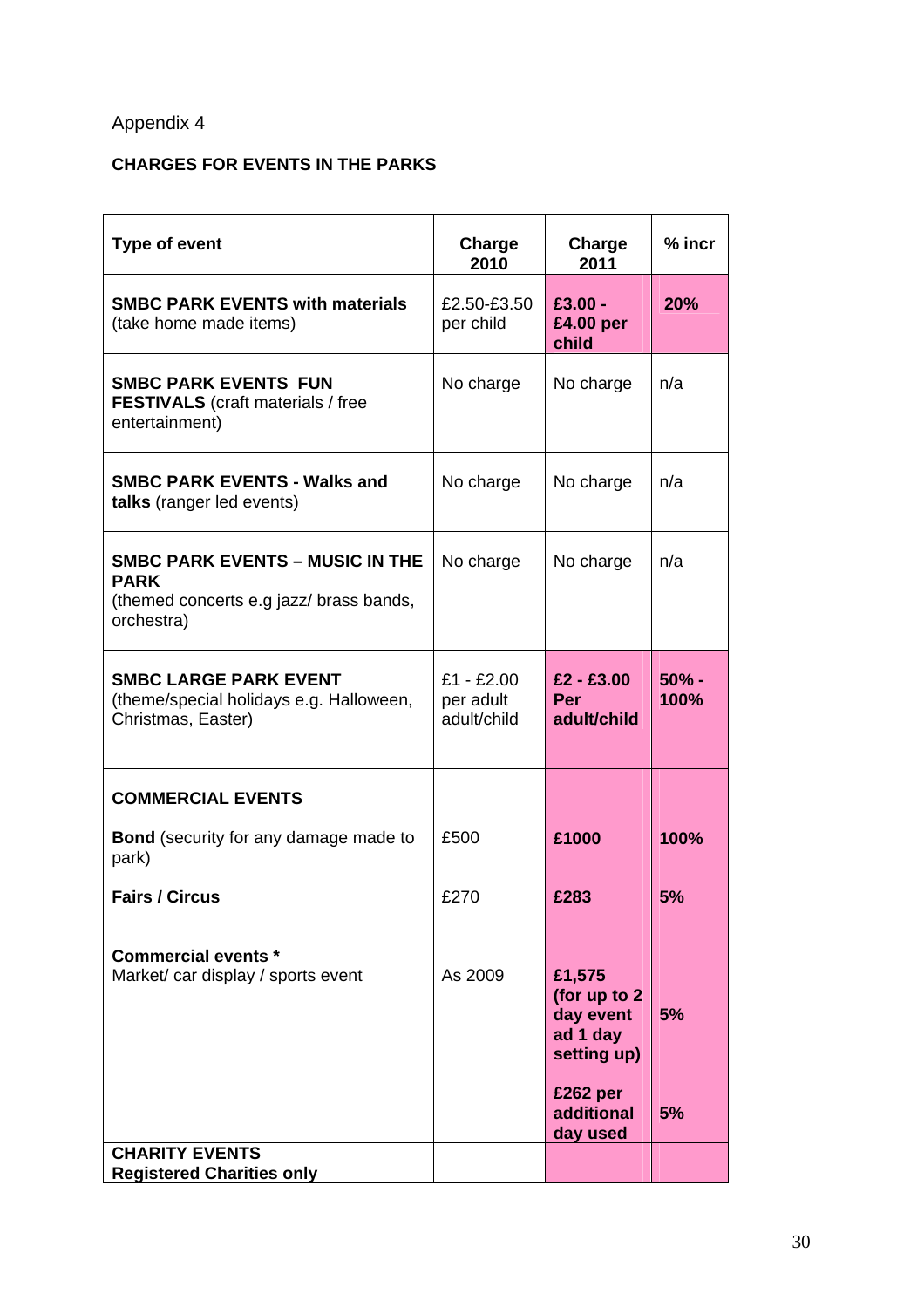| Small/small medium sized events<br>Bond                                                                                                       | No charge         | No charge | n/a         |
|-----------------------------------------------------------------------------------------------------------------------------------------------|-------------------|-----------|-------------|
| Charge per day                                                                                                                                | No charge         | No charge | n/a         |
| Large sized events<br>Bond (of up to £1000 required as<br>security for large scale events e.g. races,<br>concerts where damage may be caused) | £500              | £1000     | <b>100%</b> |
| Charge per day                                                                                                                                | $£260$ per<br>dav | £273      | 5%          |

\* However as each commercial event is considerably different, the fee will be determined by the application, taking into account such factors as the space required for the event, the effects on the environment and the anticipated audience. Other neighbouring authorities fees will be considered to ensure charges are fair, appropriate and consistent within the region.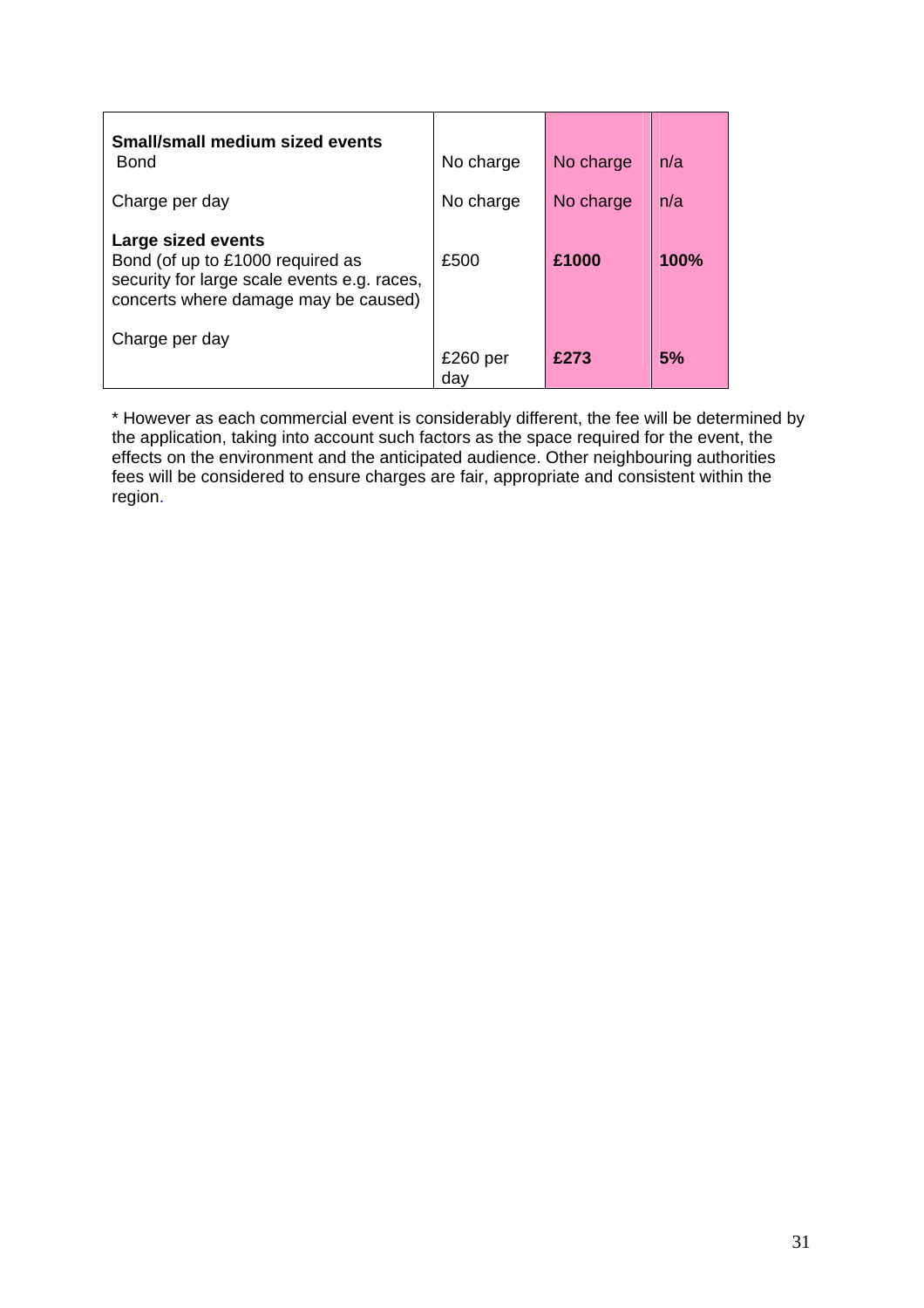## **Scale of Charges from April 2011 – March 2012**

|   | <b>Promotional Events - Solihull Town Centre</b><br><b>Table/Stall Promotions - Commercial Weekdays</b>  | £141.00+Vat                |
|---|----------------------------------------------------------------------------------------------------------|----------------------------|
|   | <b>Table/Stall Promotions - Commercial Weekends/Bank Holidays</b>                                        | £160.00+Vat                |
|   | Roundabouts / rides<br>Charges for children's rides within the Town Centre area currently being reviewed |                            |
|   | <u>VEHICLE (CAR) PROMOTIONS</u>                                                                          |                            |
|   | <b>WEEKDAYS APRIL - OCTOBER</b>                                                                          |                            |
|   | First/One Vehicle<br><b>Each Additional Vehicle</b>                                                      | £287.00+Vat<br>£97.00+Vat  |
|   | <b>WEEKENDS/BANK HOLIDAYS APRIL - OCTOBER</b>                                                            |                            |
|   | First/One Vehicle<br><b>Each Additional Vehicle</b>                                                      | £385.00+Vat<br>£109.00+Vat |
|   | <b>WEEKDAYS NOVEMBER - MARCH</b>                                                                         |                            |
|   | First/One Vehicle<br><b>Each Additional Vehicle</b>                                                      | £255.00+Vat<br>£91.00+Vat  |
|   | <b>WEEKENDS/BANK HOLIDAYS NOVEMBER - MARCH</b>                                                           |                            |
|   | First/One Vehicle<br><b>Each Additional Vehicle</b>                                                      | £287.00+Vat<br>£97.00+Vat  |
|   | <b>Large Vehicles/ mobile exhibitions vehicles trailers, buses &amp; road shows</b>                      |                            |
|   | <b>WEEKDAYS APRIL - OCTOBER</b>                                                                          | £448.00+VAT                |
|   | <b>WEEKENDS/BANK HOLIDAYS APRIL - OCTOBER</b>                                                            | £510.00+VAT                |
|   | <b>WEEKDAYS NOVEMBER - MARCH</b>                                                                         | £383.00+VAT                |
|   | <b>WEEKENDS/BANK HOLIDAYS NOVEMBER - MARCH</b>                                                           | £448.00+VAT                |
|   | N.B a 10% discount applied for 2 day rental and 15% discount for 3 days+                                 |                            |
| - | <b>Charity events</b><br>Small scale - table/chairs/small marquee<br>week day<br>weekends                | £50.00<br>£60.00           |
|   | Large scale - road shows / vehicles / promo unit<br>week day<br>weekends                                 | £100.00<br>£130.00         |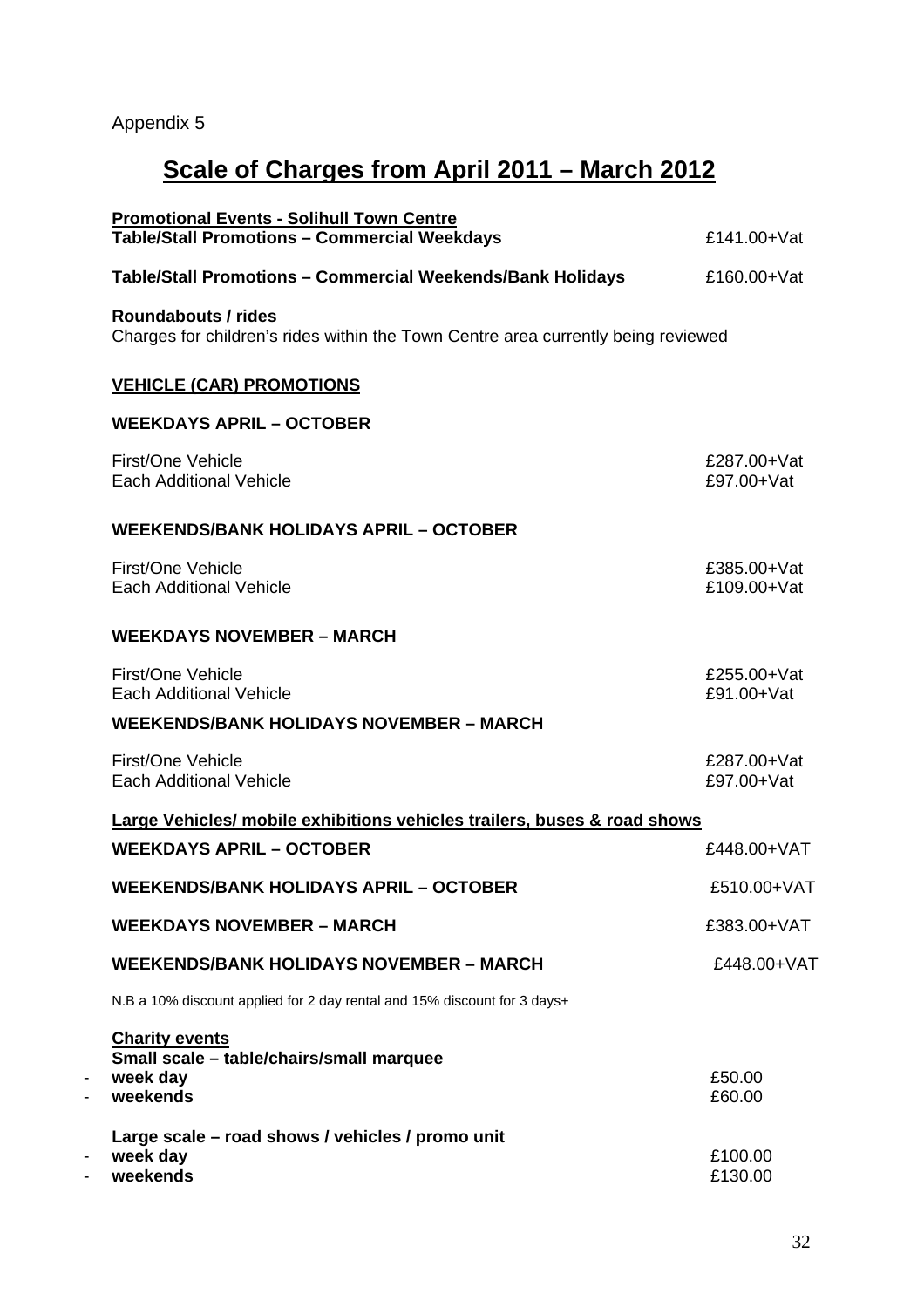N.B a 10% discount applied for 2 day rental and 15% discount for 3 days+

#### **Registered collection days for charities <br>
No charge 1999**

#### **Not for profit organisations**

#### - **week day** £50.00

#### - **weekends** £60.00

Not that this is for the first Friday of each month only and can be booked 6 months in advance. Definition of group: clubs, societies, guiding and scouts – to be discussed at booking.

#### **SMBC organised events e.g Jobs fair**

A small rent will be charged to commercial organisations attending the event to display/promote their company as part of the overall event

#### **Late Cancellation Notice** <br> **E59.00+Vat**

#### **Marquee booking fee** <br> **E59.00+Vat**

**Electricity can be supplied in some circumstances although there will be a charge involved for any event, charity or information awareness and a valid PAT will need to be supplied 7 working days prior to event.**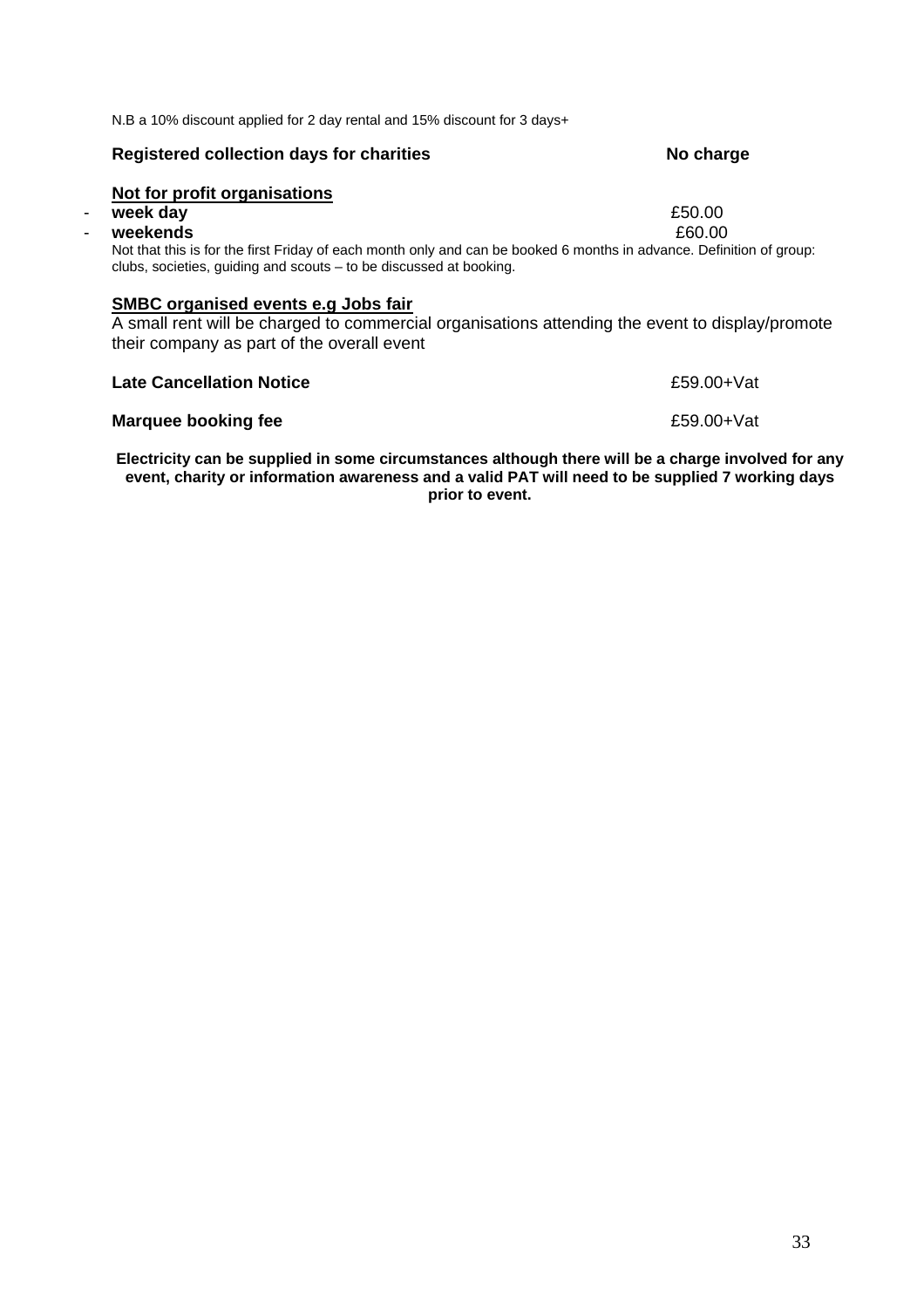#### **PARK EVENT DECISION MAKING MATRIX**

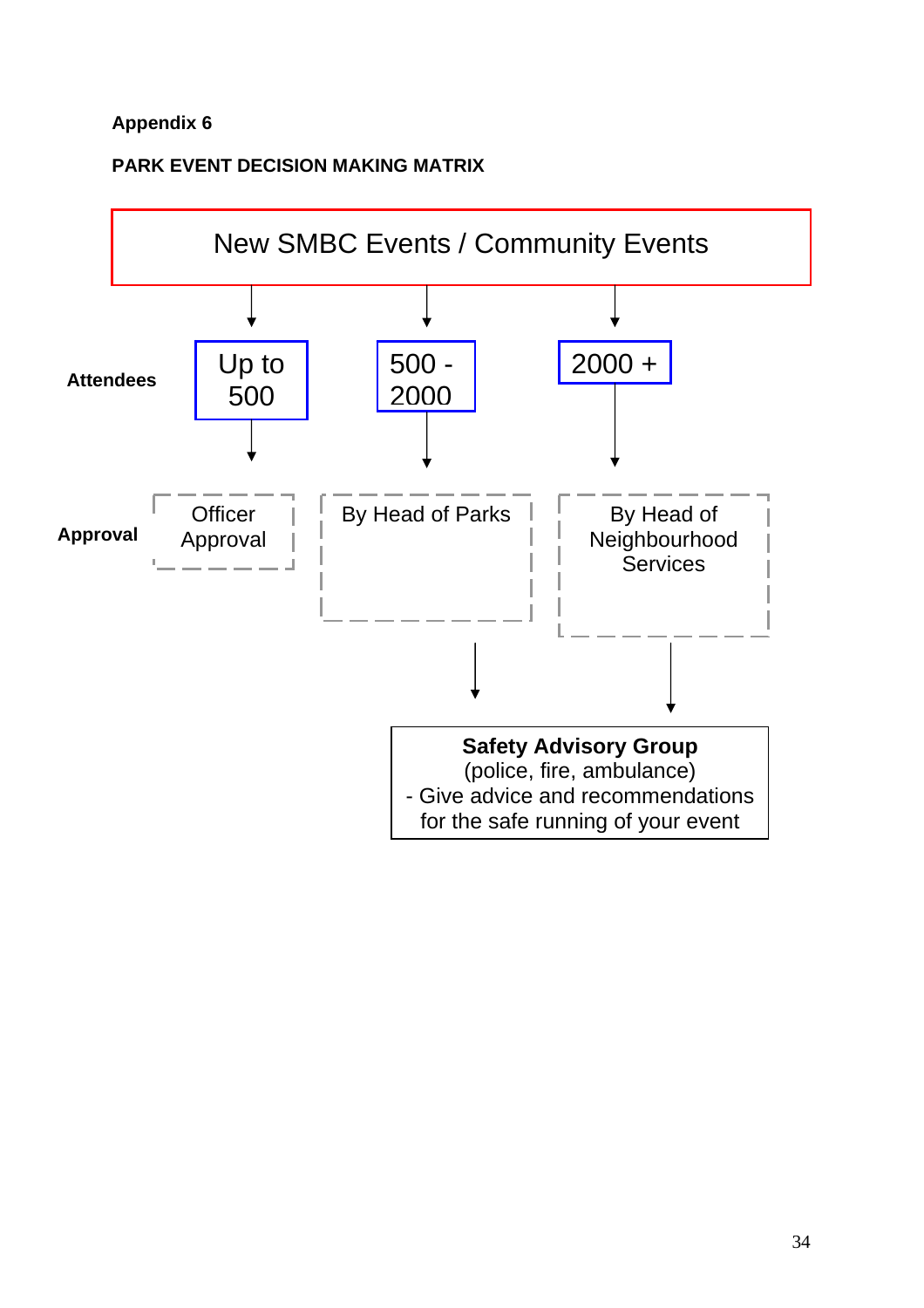**Town centre Decision making matrix** 

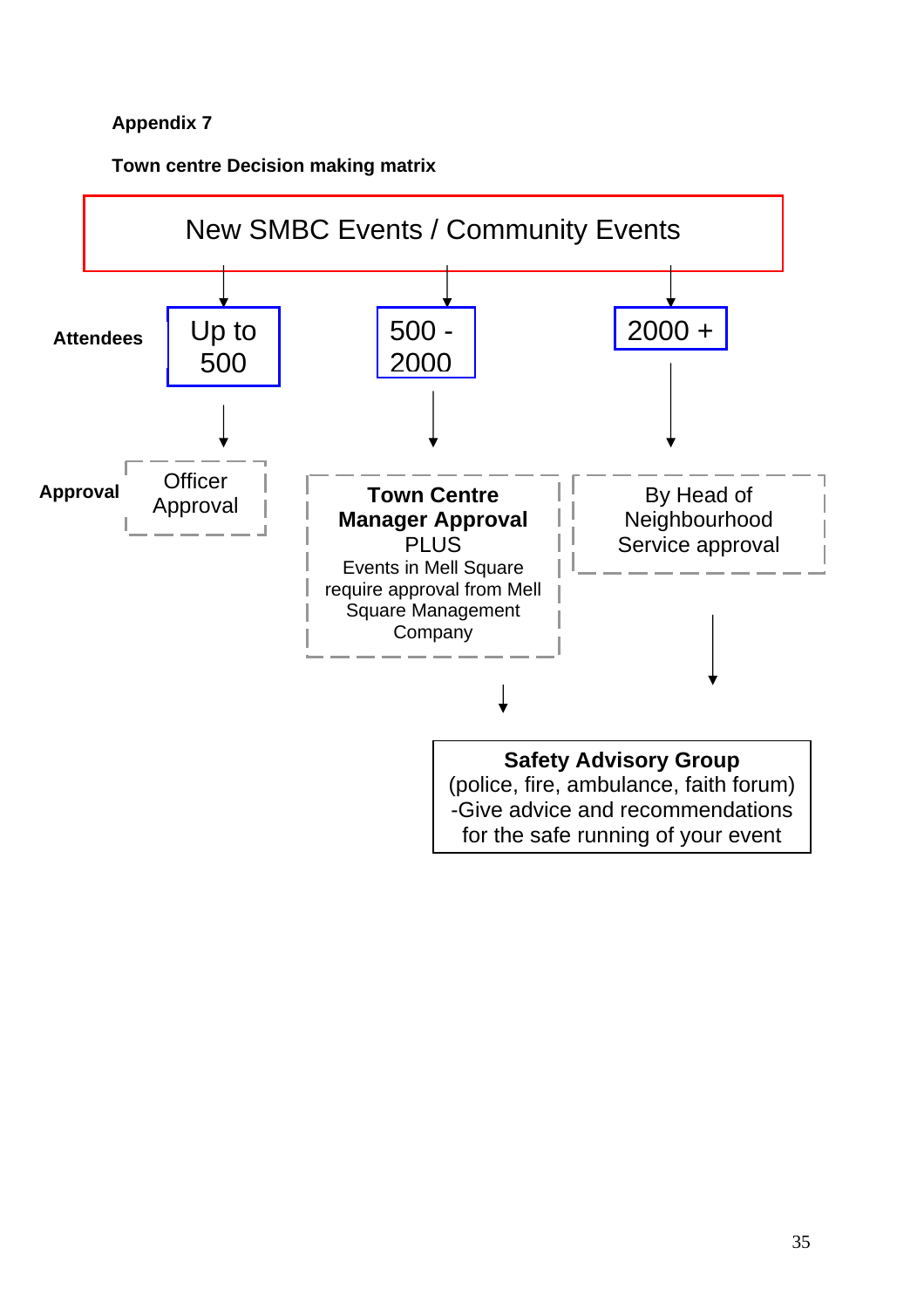#### **APPENDIX 8**

#### **FLOW CHART – EVENT APPLICATION PROCESS**

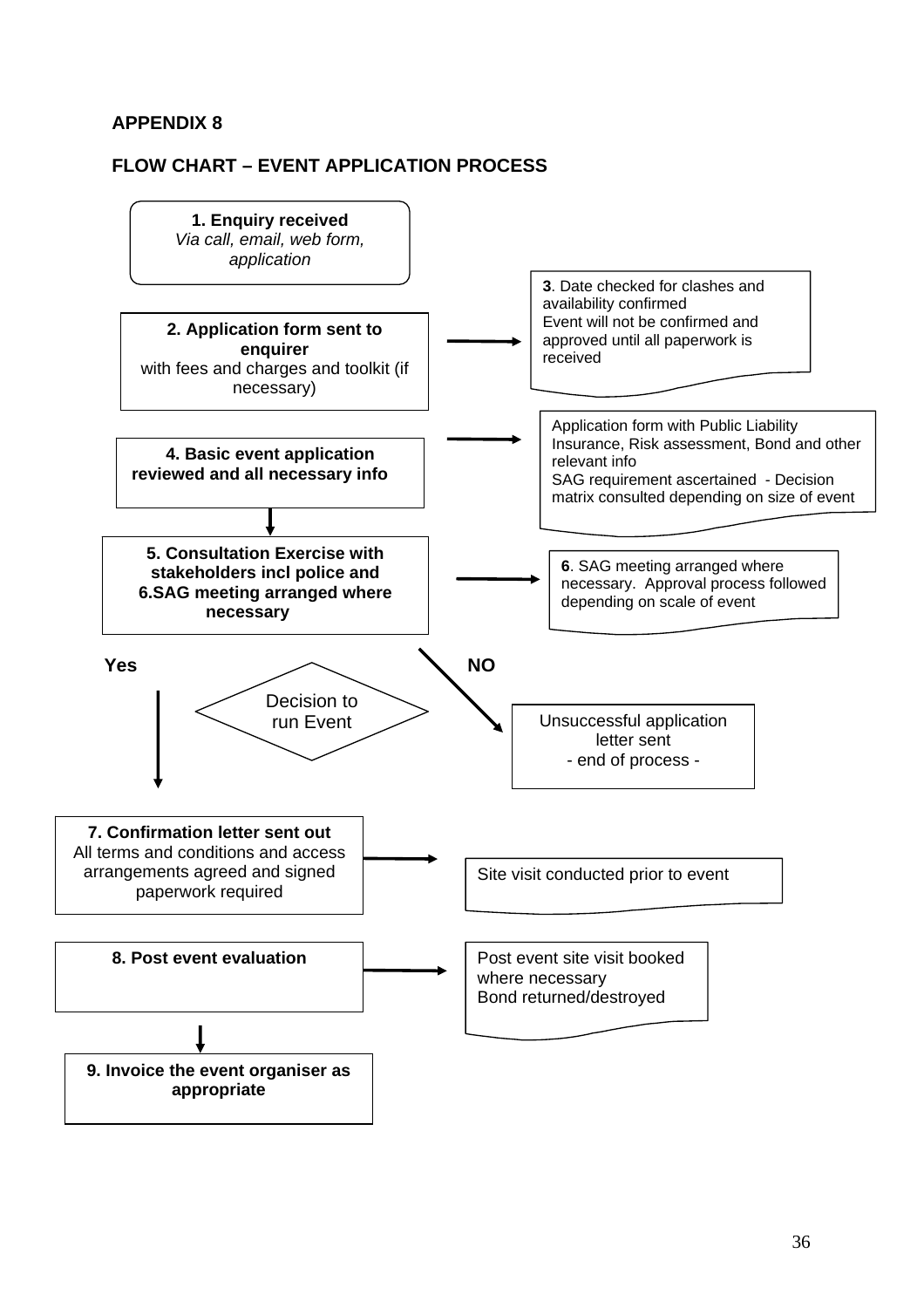#### **APPENDIX 9**

#### **Safeguarding guidance**

#### Introduction

This guidance note contains advice and best practice for event organisers, provided by the Solihull's Safeguarding Children Board.

Event Organisers are asked to apply this advice to their particular event to ensure that safeguarding children and vulnerable adults is routinely considered in the arrangements for the event.

#### **1. Definitions and Legal Framework**

1.1 No doubt children and young people will visit, or be involved with this event in some way. Most of these children will visit with family and friends. While the primary responsibility for children's welfare at this event rests with the supervising adult(s), (e.g. parent), we would wish to ensure that all children and vulnerable adults are safe and protected from harm whilst at this event, in accordance with the principles of "Every Child Matters" (Government Guidance).

1.2 A person is defined as a child, legally, until they reach their eighteenth birthday. Until that time they are the legal responsibility of their parents / carers, even if that person is not present.

1.3 A vulnerable adult is a person who is, or may be, in need of community care services because of mental disability or other disability, age or illness and who is, or may be, unable to take care of themselves or unable to protect themselves against significant harm or exploitation.

1.4 It is also necessary to ensure that staff is protected from unfair allegations; the guidelines in this document will ensure that there is no doubt over staff and volunteer obligations and safeguarding standards. You should apply this guidance to all permanent and temporary staff, volunteers, freelancers and consultants, and to contractors who may be engaged in the event.

1.5 Staff and volunteers need to be made aware that if they see an incident that may be an offence against a child that this must be reported to the Police. This is an obligation.

#### **2. Responsibilities for this Implementing Guidance**

2.1 Organisers should appoint an organiser or supervisor to implement this guidance (or do it themselves), and who will be the point of contact at the event.

2.2 By applying this guidance, the organisers understand that safeguarding children and vulnerable adults is a responsibility that is shared by everyone. The event organiser needs to ensure that all staff and volunteers are aware of the guidance and their personal responsibilities. The key message is: **Safeguarding Children and Vulnerable Adults is everybody's responsibility.** 

2.3 All staff and volunteers have a responsibility to maintain respectable, appropriate standards of behaviour and to report lapses in these standards by other members of the staff team, or the general public. Any concerns or reasonable suspicions of abuse by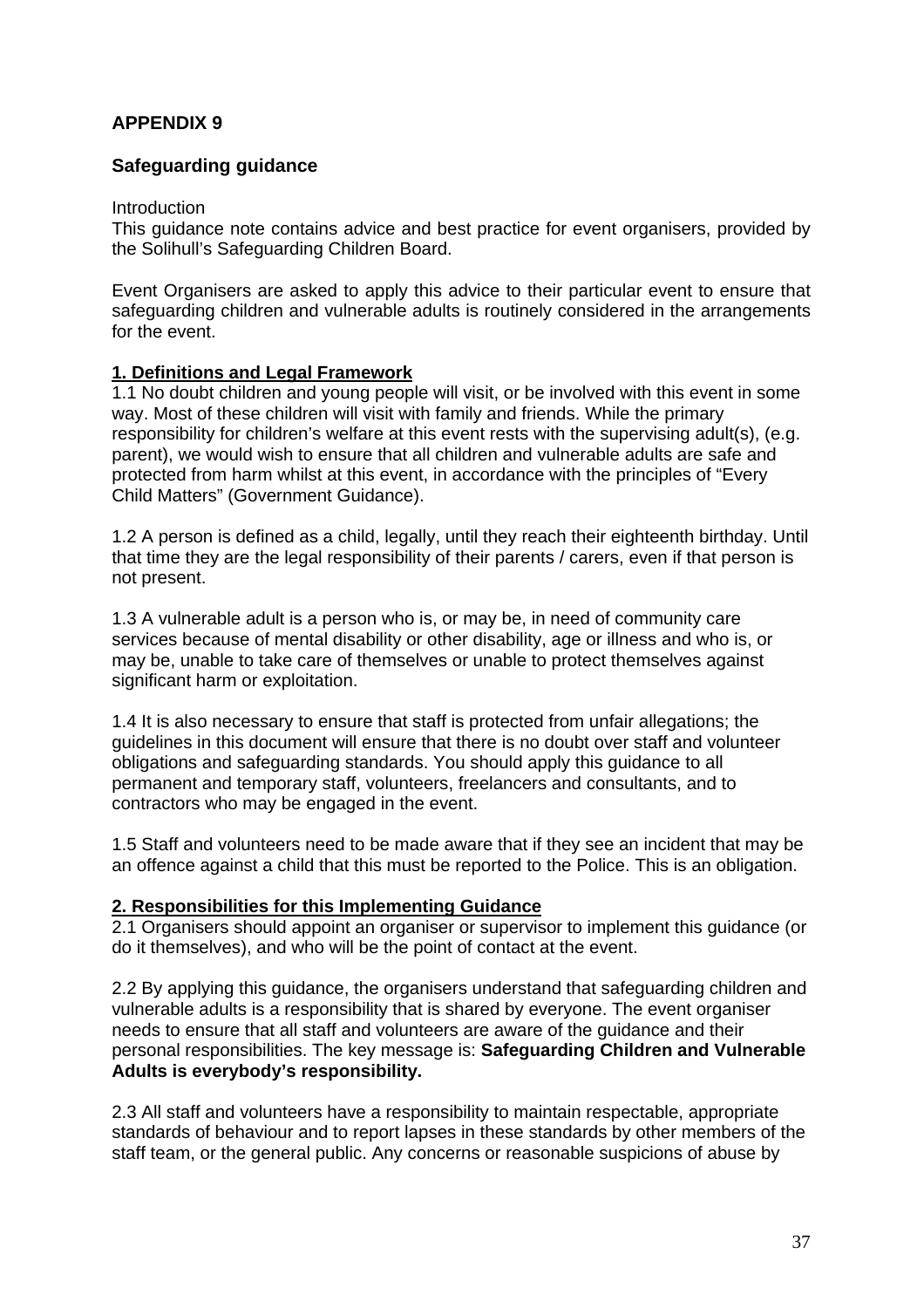other members of the staff team, volunteers or the public, should be reported to the event organiser or supervisor.

#### **3. Standards of behaviour for event staff, volunteers and contractors**

3.1 The event organisers will wish to protect its staff, volunteers and contractors from unfair allegations, and to enable them to ensure that they do not find themselves in potentially compromising situations. At the same time, the aim is for staff and volunteers to feel empowered to help safeguard children and vulnerable adults. Therefore, staff, volunteers and contractors will:

3.2 Approach any child in apparent distress and offer help, but ensure that they, and the child, are as visible as possible in a public space;

3.3 Seek assistance from other staff or volunteers in any situation involving children and / or vulnerable adults so that staff avoid finding themselves alone with a vulnerable person;

3.4 Be aware of the possibility of danger from others and explore situations that seem suspicious;

3.5 Keep a lookout for children apparently unaccompanied and communicate the details of any lost children to the supervisor, or event organiser.

3.6 Keep any lost children in a public area where they can be clearly seen;

3.7 Report any suspicion of abuse or inappropriate conduct immediately to the supervisor, or to the event organiser, who will in speak to the Supervising Adult (Parent) (provided they are not the alleged abuser). Concerns about the conduct of the Supervising Adult (Parent) will be reported directly to the Police on the day, and / or the Local Authority if it persists.

3.8 Staff, volunteers and contractors will **not**:

- Touch or in any way engage in unnecessary or inappropriate physical contact with a child or vulnerable adult;
- Physically restrain a child or young person or vulnerable adult;
- Make inappropriate or suggestive comments or gestures, or use foul, abusive or racist language to any child or vulnerable adult;
- Physically assault or abuse any child or vulnerable adult;
- Do things of a personal nature for children that they can do for themselves, such as accompanying them to the toilet, helping them with their clothing etc. or vulnerable adults;
- Travel alone in an enclosed private vehicle with otherwise unaccompanied children or young people;
- Treat any child or vulnerable adult for first aid without the presence and consent of a supervising adult (parent)

#### **4. Dealing with lost or missing children**

In the instance of a child being reported lost, the following information will need to be passed on to the supervisor or event organiser: